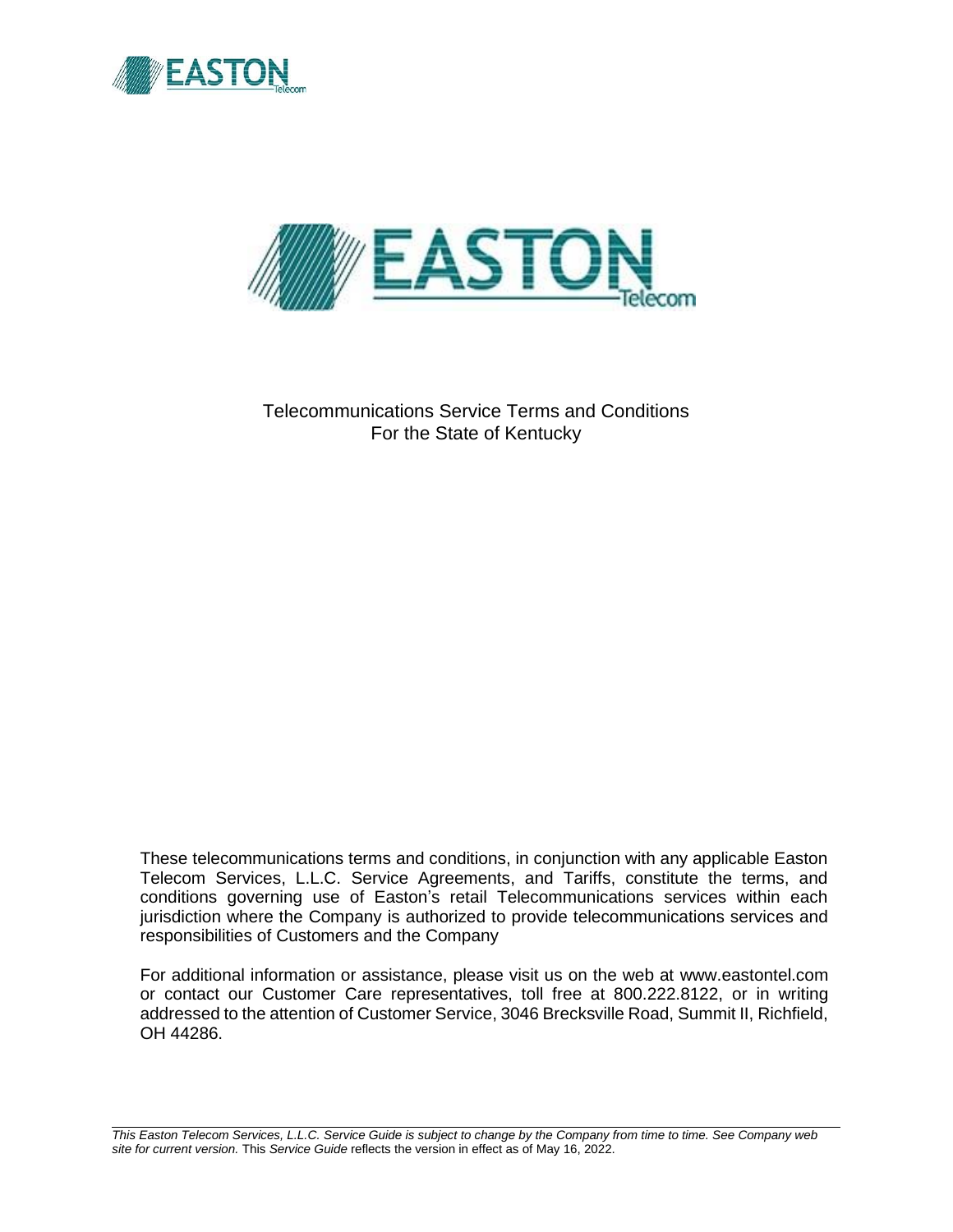### **APPLICATION**

These *Telecommunications Service Terms and Conditions* establish the standard terms, and conditions that apply to the provision and your use of Easton Telecom Services, L.L.C.'s ("Easton" or "Company") retail local exchange and interexchange long distance Telecommunications Services in those jurisdictions where Easton has been authorized to provide retail telecommunications services. Your verbal or written Service order or any use by you of Easton's Services constitute agreement by you to all terms, and conditions set forth herein, including any other documents specifically incorporated by reference.

These terms and conditions apply only to retail telecommunications Services furnished by Easton and do not apply, unless otherwise specified, to any other services, including, without limitation, Information Services and other unregulated services offered by Easton. Except as expressly specified with respect to particular Service plans ordered by Customers, the rates and charges set forth herein do not apply to lines, facilities, or services furnished to Customers by other carriers, including, without limitation, lines, facilities, or services that are used by Customers to access Easton's Services or to complete calls to or from points beyond Easton's local network calling areas. Customers are solely responsible for obtaining any Customer Premises equipment and for establishing suitable agreements or other arrangements with other carriers that may be needed to access and use Easton's Services.

The provisions of these terms and conditions, together with any applicable Tariffs and/or service agreements, establish the sole and exclusive rates, terms, conditions, and understandings pertaining to Easton's provision and Customer's use of retail telecommunications services ordered by Customer, and supersede all prior proposals, representations, and understandings, whether written or oral, with respect to such Services. No provisions of these terms and conditions or any Applicable Tariff may be changed, waived, or otherwise amended, or modified in any manner except pursuant to a written document that has been duly executed by Easton for such purpose.

In the event of any conflict between the provisions of this Service Guide and any Applicable Tariff or Written agreement, such conflict will be resolved by giving preference, first, to the Applicable Tariff provisions and, second, to a Customer-specific agreement, and then to this Service Guide.

BY PRESUBSCRIBING, OTHERWISE UTILIZING, OR PAYING, DIRECTLY OR INDIRECTLY FOR COMPANY's SERVICES, YOU HEREBY AGREE TO THE RATES, CHARGES, TERMS, AND CONDITIONS WHICH FOLLOW. IF YOU BELIEVE THAT YOUR USE OF SERVICES HAS BEEN MADE IN ERROR, PLEASE CONTACT EASTON's SERVICE DEPARTMENT IMMEDIATELY AT 800.222.8122

Easton's terms, and conditions are subject to change at Easton's sole discretion. Customers will be notified of changes through bill messages or inserts or otherwise in accordance with applicable law prior to the date on which changes become effective. Changes will also be posted on Easton's website at https://eastontelecom.com. Your continued use of Easton's Service following any such changes constitutes your agreement to such changes.

For additional information or assistance, please visit us on the web at www.eastontelecom.com or contact our Customer Care representatives, toll free at 800.222.8122, 330.659.6700, via Email to custservice@eastontel.com or in writing addressed to the attention of Customer Service, 3046 Brecksville Road, Summit II, Richfield, OH 44286. Customer Service representatives are available to address inquiries during company business hours from Monday through Friday 8:30 a.m. to 5 p.m. Eastern Time.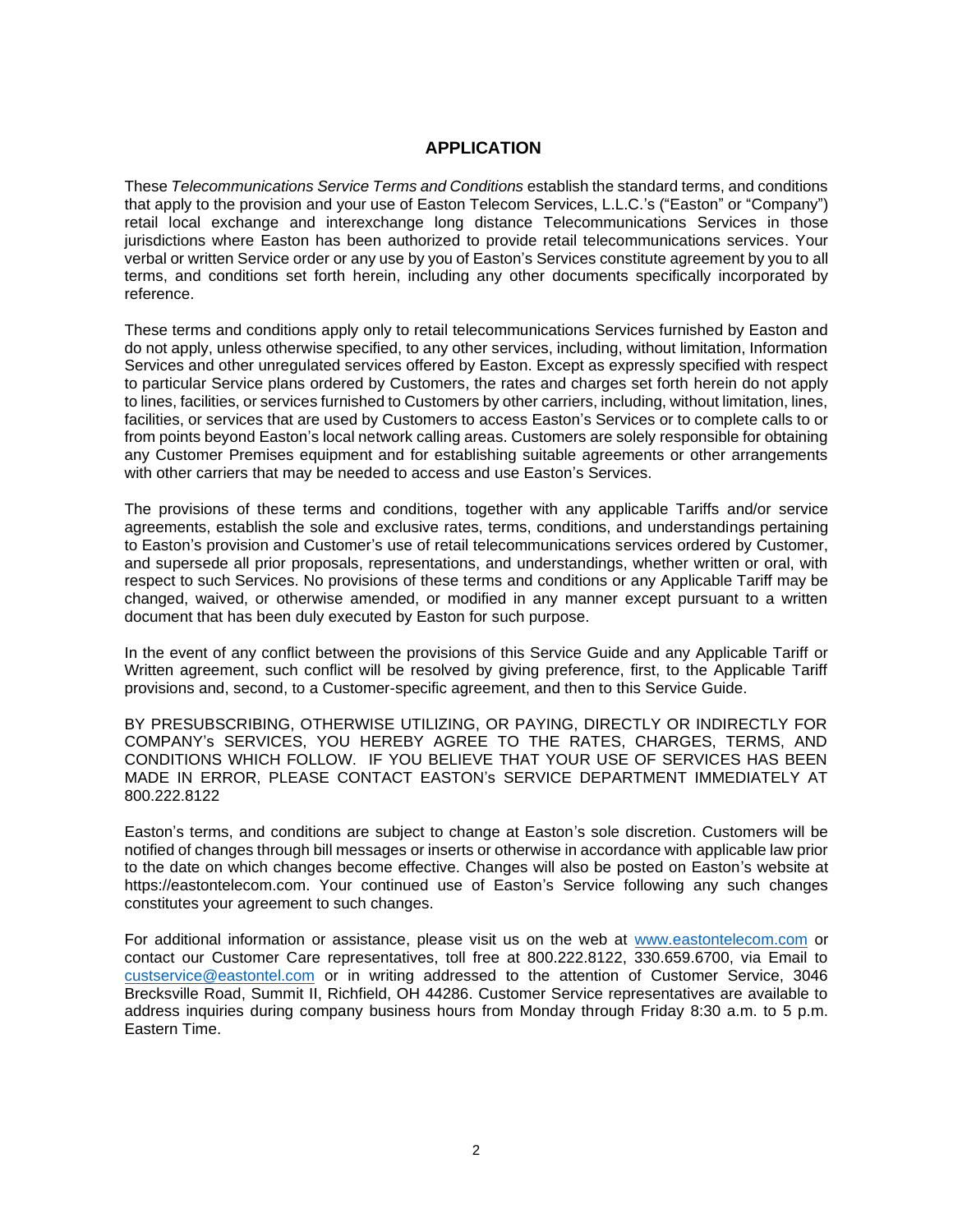#### **TERMS**

**Authorized User** - A person, firm, corporation, or any other entity authorized by the Customer to communicate utilizing the Company's service.

**Company** - Whenever used in this Service Guide, ''Company" or "Company" refers to Easton Telecom Services, LLC*,* unless otherwise specified or clearly indicated by the context.

**Commission** - The Federal Communications Commission or state regulatory utility Commission having jurisdiction over the Company's telecommunications services.

**Common Company** - A company or entity providing Telecommunications services to the public.

**Customer or Subscriber** - The person, firm, partnership, corporation, municipality, cooperative organization, governmental agency, etc., that is provided a Service and that is responsible for the payment of charges and compliance with the terms and conditions of this Service Guide and any Written Contract for Service.

**Due Date** - The last day for payment without unpaid amounts being subject to a late payment charge.

**Individual Case Basis ("ICB")** - A Service arrangement in which the regulations, rates and charges are developed based on the specific circumstances of the Customer.

**Interruption** - The inability to complete calls due to equipment malfunctions or human errors. Interruption shall not include, and no allowance shall be given for service difficulties such as slow dial tone, circuits, busy or other network and/or switching capacity shortages. Nor shall Interruption include the failure of any service or facilities provided by a Common Company or other entity other than the Company. Any Interruption allowance provided within this Service Guide by Company shall not apply where service is interrupted by the negligence or willful act of the Customer, or where the Company, pursuant to the terms of this Service Guide, terminates service because of non-payment of bills, unlawful or improper use of the Company's facilities or service, or any other reason covered by this Service Guide or by applicable law.

**Local Exchange Services** - Telecommunications services furnished for use by end-users in placing and receiving local telephone calls within local calling areas.

**Premises** - The space occupied by an individual Customer in a building, in adjoining buildings occupied entirely by that Customer, or on contiguous property occupied by the Customer separated only by a public thoroughfare, a railroad right of way or a natural barrier.

**Monthly Recurring Charges (MRC) -** Monthly charges to the Customer for Services, which continue for the agreed upon duration of the service.

**Non-Recurring Charge (NRC)** - A one-time charge assessed to initiate and establish a Service or in connection with other work performed by the Company.

**Public Safety Answering Point (PSAP) -** The answering point for a 911 call. A PSAP may be designated as Primary or Secondary, which refer to the order in which calls are directed for answering. Primary PSAPs answer first; Secondary PSAPs receive calls on a transfer basis only. Any person dialing 911 from a telephone number that is used for local exchange telephone network access and arranged to provide 911 service will be automatically connected to the appropriate PSAP for that telephone.

**Service(s) -** The intrastate and interstate retail telecommunications Services that Company offers pursuant to this Service Guide.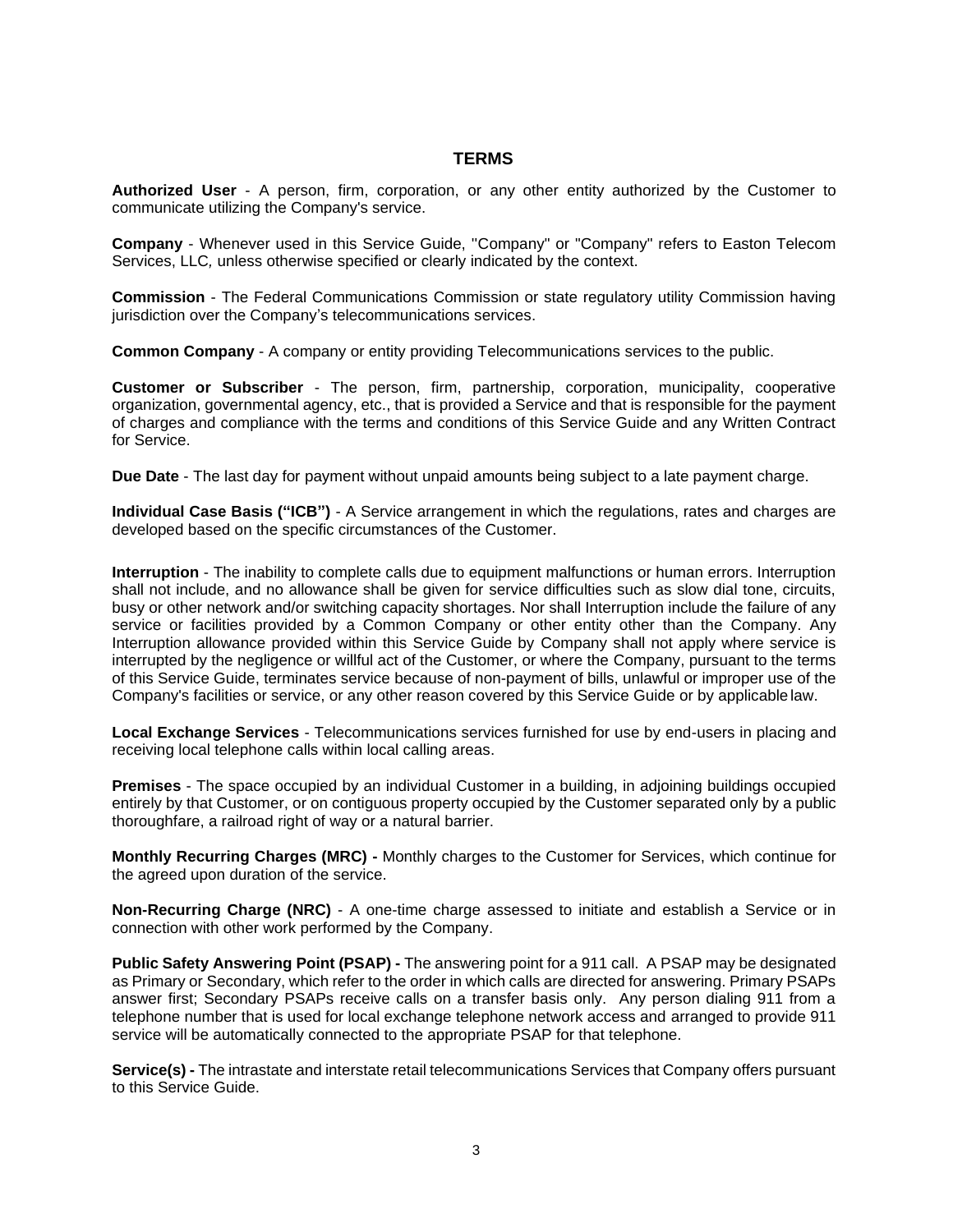#### **TERMS**

#### **Service Guide –** Easton's *Telecommunications Service Terms and Conditions.*

**Telecommunications** - The transmission of voice communications or, subject to the transmission capabilities of the service, the transmission of data, facsimile, signaling, metering, or other similar communications.

**Written; In Writing -** Both "written" and "in –writing" describe materials intended to be read, either in hardcopy document form (including fax) or transmitted through electronic media. For purposes of these rules, whenever anything is required to be provided "in writing" or in "written" form (e.g., a disclosure, a notice, or a confirmation), the requirement may be satisfied through the use of electronic media if both the Company and Subscriber parties to the communication have agreed to do so. If they have not, a tangible, hardcopy document is required. (The Company's electronic communications with customers and agreements to use electronic communications must satisfy the requirements of the federal Electronic Signatures Act, 15 USCA §§ 7001 et seq. and/or state law, as applicable.)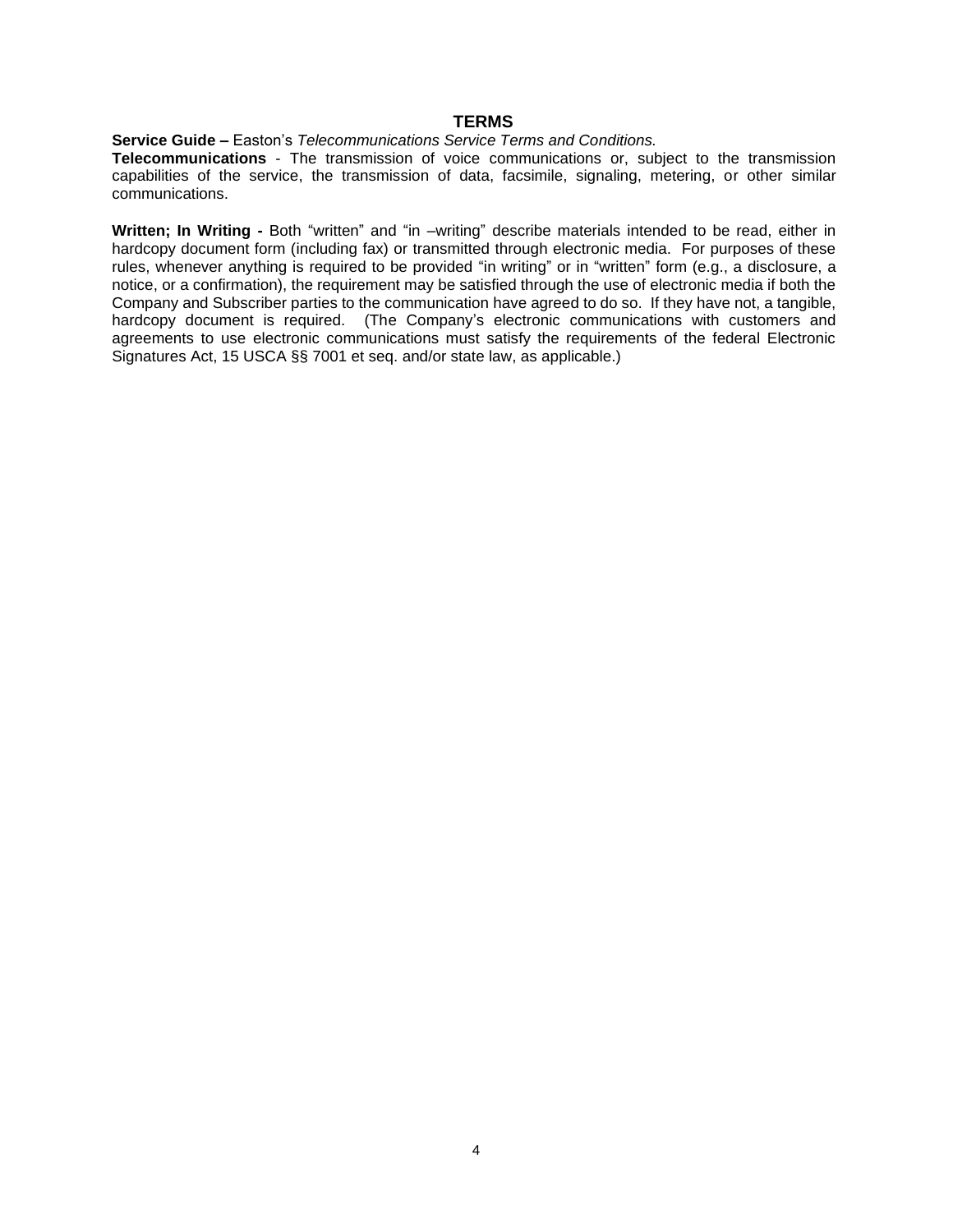### **UNDERTAKING OF COMPANY**

Company undertakes to provide Services subject to the terms and conditions of this Service Guide.

Company's Services are furnished for telecommunications originating and/or terminating in any area within the jurisdiction where Company is authorized to provide, and provides Telecommunications service to Customers

Company offers Services to Customers for the transmission and reception of voice, data, and other types of communications.

Company does not transmit messages pursuant to this Service Guide, but its Services may be used for that purpose.

Company's Services are provided monthly unless otherwise provided and are available twenty-four (24) hours per day, seven (7) days per week.

Company may, at Company's sole discretion, elect to employ third parties to perform any of its obligations under this Service Guide.

The Company reserves the right to limit or allocate the use of existing facilities, or of additional facilities offered by the Company, when necessary, because of lack of facilities or due to some other cause beyond the Company's control.

The furnishing of service subject to availability on a continuing basis of all necessary facilities from the Incumbent Local Exchange Company or other underlying service providers to the Company for resale.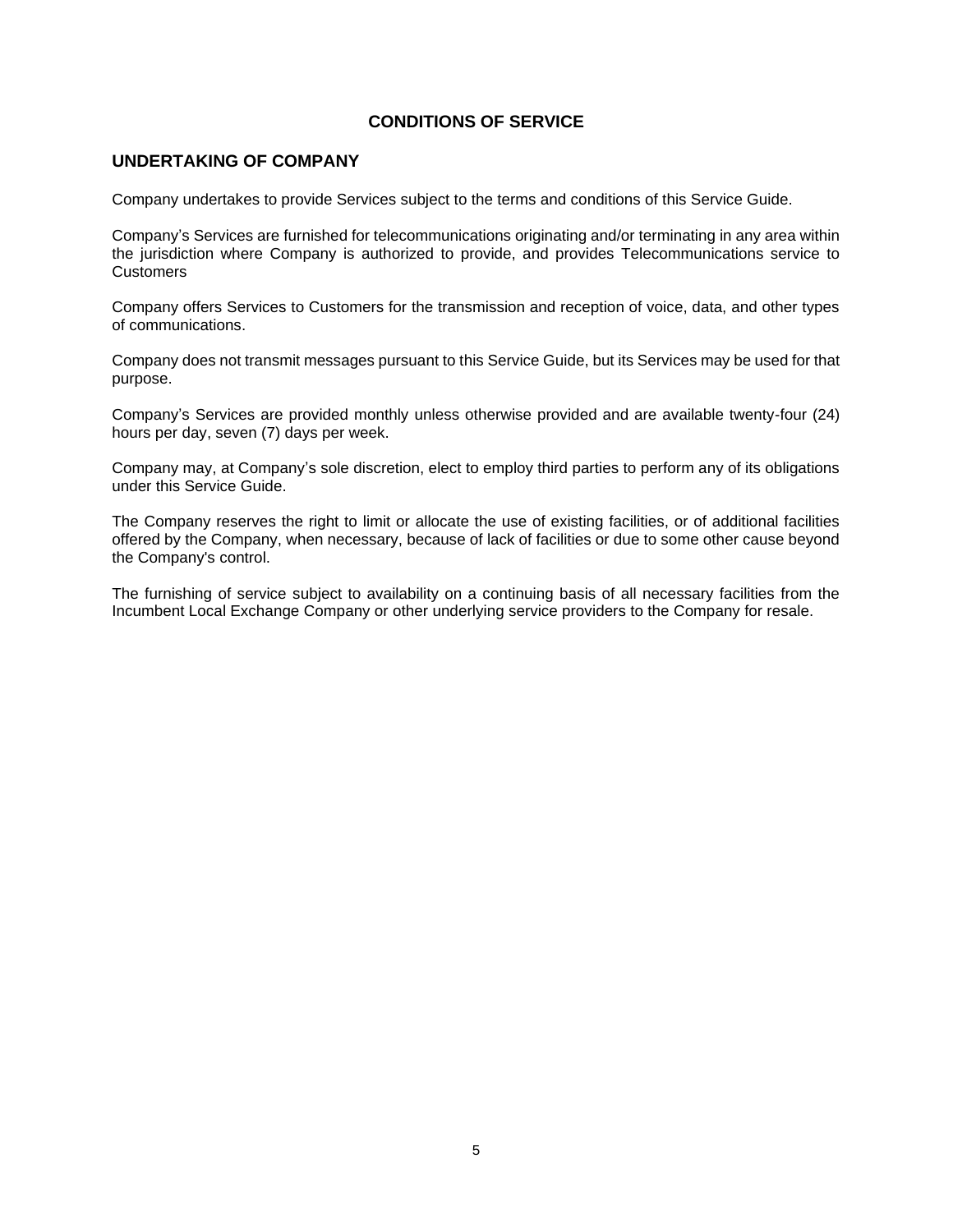## **CUSTOMER'S USE OF SERVICE**

Service may be used for any lawful purpose consistent with this Service Guide and with the transmission and switching parameters of the telecommunications facilities utilized in the provision of Services.

Equipment Company provides or installs at the Customer's premises for use in connection with the Services Company offers may not be used for any other purpose other than for which Company provided it. Customer may not, and may not permit others to, rearrange, disconnect, remove, attempt to repair, or otherwise interfere with any of the Services or equipment installed by Company or Company's agent, except upon the consent of Company.

The Services Company offers may not be used for any unlawful purpose or for any use as to which the Customer has not obtained all governmental approvals, authorizations, licenses, consents and permits required to be obtained by Customer with respect thereto.

Service may not be used for any purpose for which the Customer receives any payment or other compensation, except when the Customer is a duly authorized and regulated common carrier, receives any payment or other compensation. This provision does not prohibit an arrangement between the Customer or Authorized User to share the cost of Service.

Service may not be used in any manner, which interferes with other persons in the use of their Service, prevents other persons from using their Service, otherwise impairs the quality of Service to other Customers, or impairs the privacy of any communications over any Service provided by Company. Company may require a Customer to shut down its transmission of signals if said transmission is causing interference to others.

Service may not be used in any manner to annoy, abuse, threaten, or harass other persons.

The use of Company's Services either without payment for Service or attempting to avoid payment for Service by fraudulent means or devices, schemes, false or invalid numbers, or false calling or credit cards is prohibited.

The Customer obtains no property right or interest in the use of any specific type of facility, Service, equipment, telephone number, process or code. All rights, titles and interests remain, at all times, solely with Company.

Customer's use of any resold service obtained from other service providers is also subject to any applicable restrictions in the underlying provider's publicly available tariffs.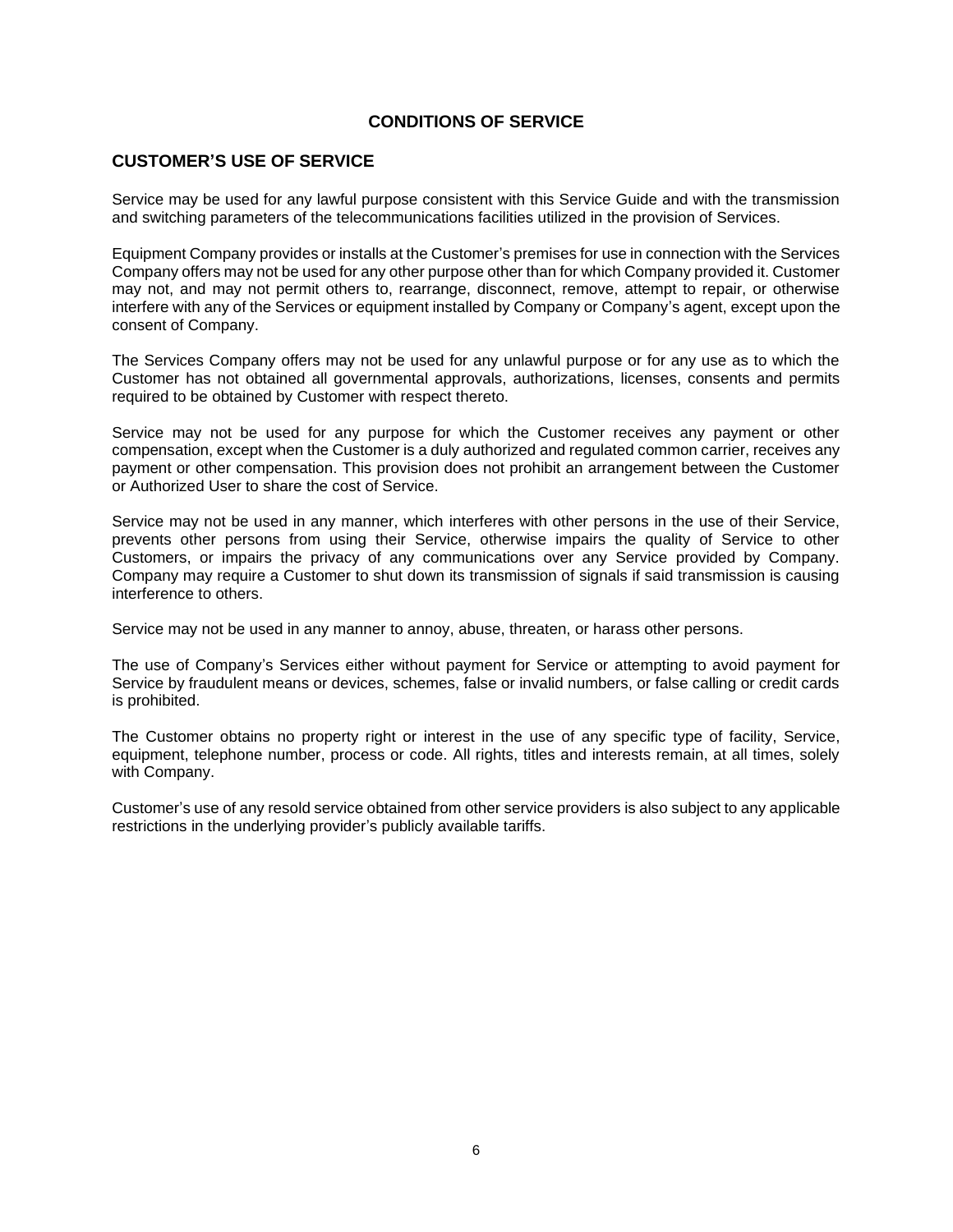### **APPLICATION FOR SERVICE**

A Customer desiring to obtain Service must complete the appropriate service order form and submit the service order in compliance with Company subscription requirements as may be established from time to time.

The name(s) of the Customer(s) desiring to use the Service must be set forth in the application for Service.

Company reserves the right to refuse an application for Service made by a present or former Customer who is indebted to Company for Service previously rendered pursuant to this Service Guide until the indebtedness is satisfied. Company may also refuse an application when, in Company's sole discretion, provision of Service is precluded as described below.

Request for Service under this Service Guide will authorize Company to conduct a credit search on the Customer. Company reserves the right to refuse Service on the basis of credit history and to refuse further Service due to late payment or nonpayment by the Customer.

Where the Customer cancels an application for Service, a cancellation charge will apply as specified in the Cancellation or Modification of Service by Customer Section of this Service Guide.

Company may require an applicant for Service, who intends to use Company's offerings for resale and/or for shared use, to file a letter with Company confirming that the applicant's use of Company's offerings complies with relevant laws and Commission regulations, policies, orders, and decisions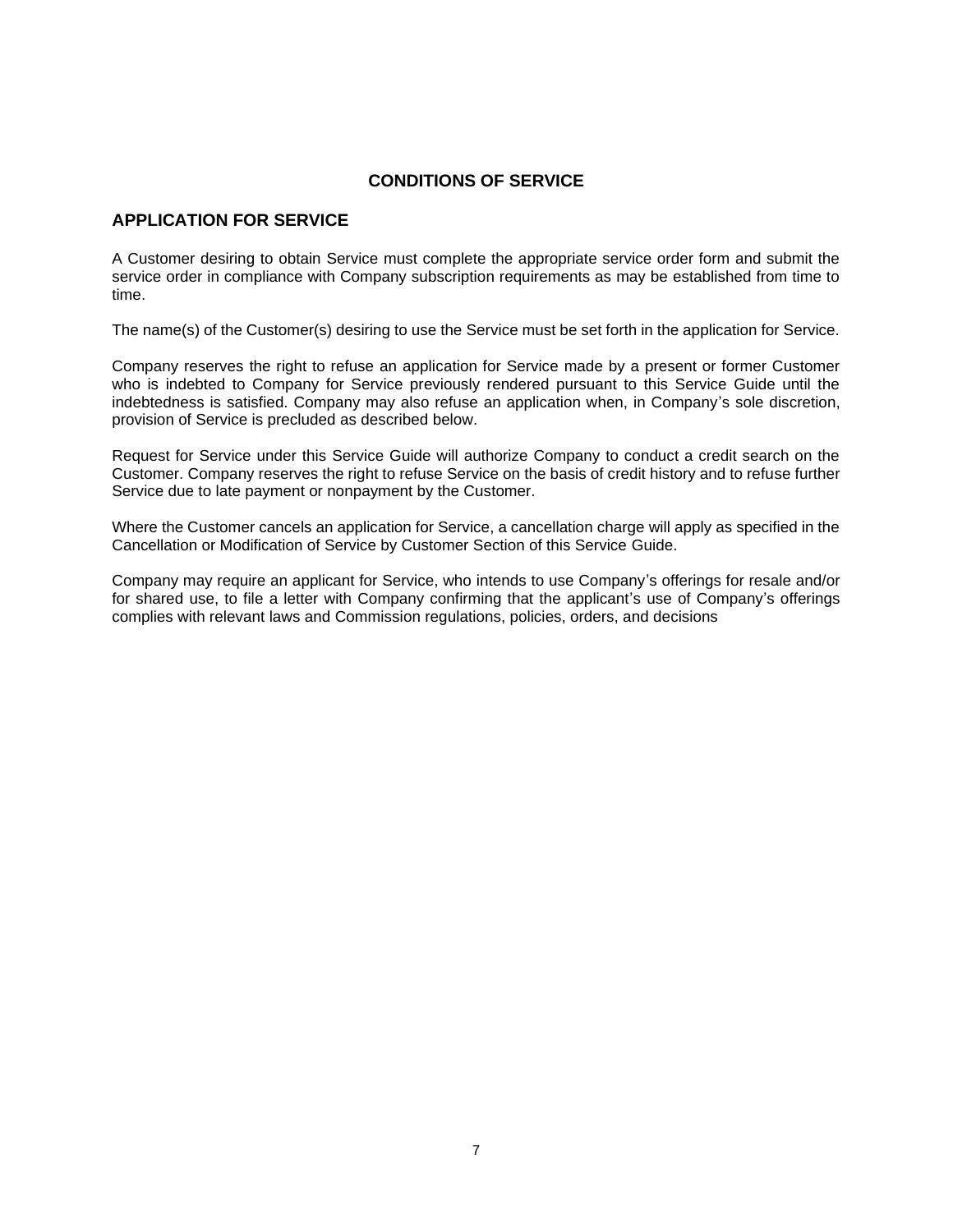

### **DEPOSITS**

Where allowable by State of Federal regulation, Company may require a deposit from an applicant for new Service. A deposit may be waived if, according to Company's assessment, the applicant is a satisfactory credit risk.

Where allowable by State of Federal regulation, Company may require a deposit from an existing Customer as a condition to the further provision if, according to Company's assessment, the Customer has become a credit risk.

Company will calculate the maximum deposit required from an applicant for Business Service or an existing Business customer by estimating the expected charges for Service for a two (2) month period. Company may adjust the amount of deposit to be held in order to maintain a two (2) month estimated amount when, according to Company's assessment, such adjustment is deemed necessary to adequately secure the account.

Company may request that a maximum of ⅓ of the amount of a requested deposit from any customer be paid within 12 days after the date of the request for deposit. An applicant may be requested to pay no more than ⅓ of the deposit amount prior to the establishment of service. At least two billing periods shall be allowed for the balance of the deposit. A customer or applicant may, at their option, pay the deposit on a more expedited schedule.

Customer's may satisfy deposit requirements as follows:

- In cash,
- By an acceptable bank letter of credit,
- A surety bond issued by an insurance company that has received a certificate of authority from the Department of Insurance to do business in Illinois.
- Other forms of security acceptable to Company.

When Service has been terminated or disconnected, Company will deduct any and all unpaid amounts from the deposit, and the difference will be refunded, if applicable.

Interest rates applied to Customer deposits held by Company are prescribed by the Commission.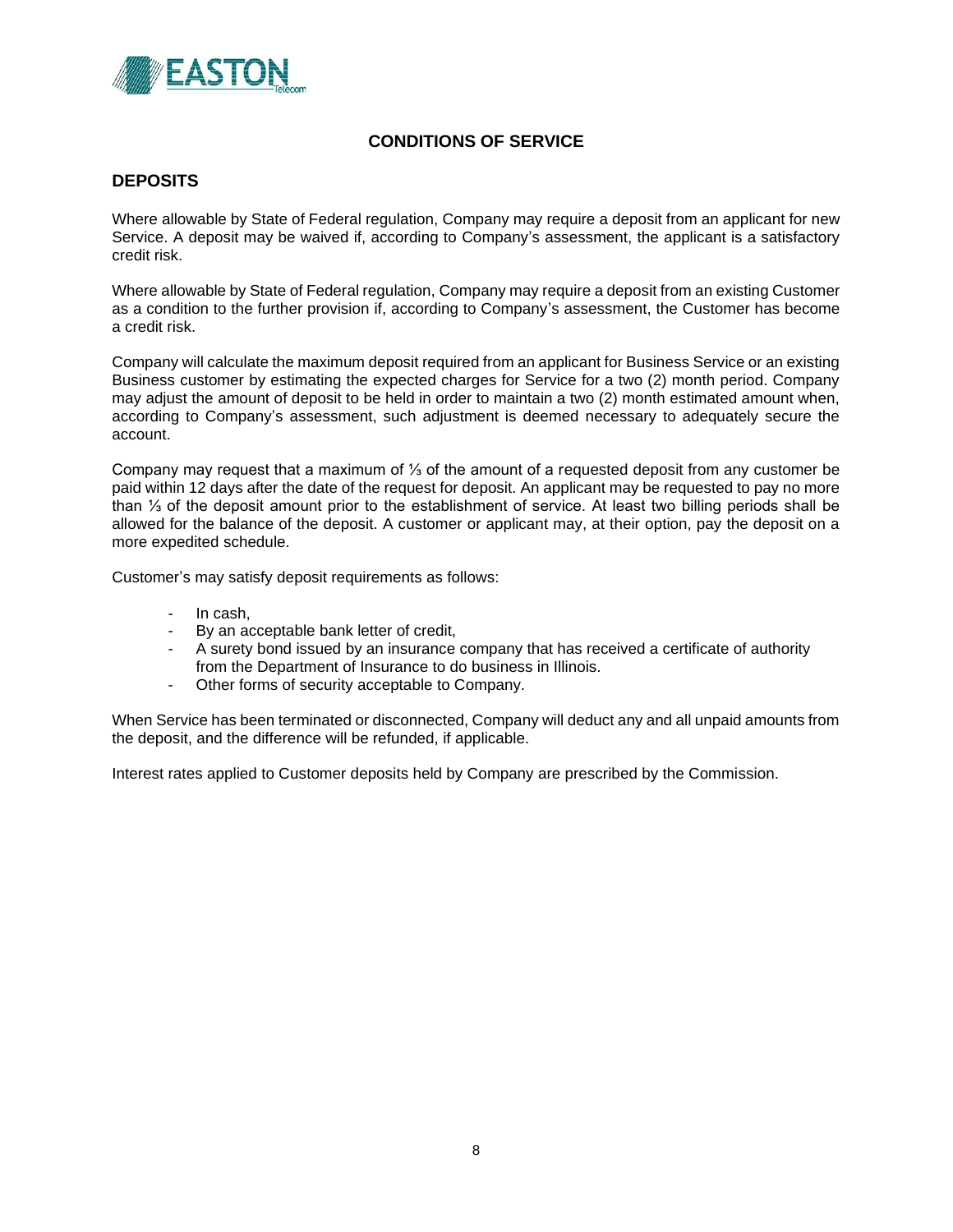

## **CREDIT**

Company, to ensure payment of its charges for Service or for loss of or damage to Company property, will require Applicants and Customers to establish and maintain credit. The establishment or re-establishment of credit as provided in this Section does not relieve an applicant or Customer from compliance with other provisions of this Service Guide as to the payment of bills and in no way modifies the Sections regarding disconnection and Termination of Service for failure to pay bills due for Service furnished. Company may require any applicant or Customer to establish and maintain credit in one of the following ways:

- Demonstrating credit satisfactory to Company by providing information pertinent to the applicant's or Customer's credit standing.
- By submitting a business credit evaluation plan. Such a plan will be submitted to the Commission.
- Providing a suitable guarantee in writing, in a form presubscribed by Company; or
- Paying a cash deposit.

Company may determine, in its sole discretion, whether or not a particular reference or guarantee in writing would be acceptable as a substitute for demonstrating satisfactory credit.

Company will extend credit to an applicant for new Service without a deposit if the applicant has verifiable previous or existing telephone service with any telephone company in the United States for at least twelve (12) months, and the payment record is made available, and the account history is satisfactory. The payment record of an account will be deemed satisfactory if all the following are met:

- The previous or existing service was not discontinued for nonpayment, and was not abandoned, within the past twelve (12) months;
- The applicant has not been sent denial notices for previous or existing service within the past twelve (12) months;
- The applicant has paid for all previous and existing service without referral to a collection agency and without a declaration of un-collectability; and
- The applicant provides accurate credit information as appropriate.

To safeguard its interests, Company may require a Customer to make an advance payment before Services are furnished. The advance payment will not exceed an amount equal to the nonrecurring charge(s) and one (1) month's recurring charges for the Service. In addition, where special construction is involved, the advance payment may also include an amount equal to the estimated nonrecurring charges for the special construction and recurring charges for a period to be set between Company and the Customer (if any). The advance payment will be credited to the Customer's initial bill. An advance payment will be required in addition to a deposit.

Customer credit information may be exchanged between telecommunications companies and other utilities. Customer credit information will be retained for two (2) years, unless otherwise required by the Commission. If an applicant for Service is unable to provide satisfactory credit information, Company may refuse to provide Service unless the applicant furnishes a deposit pursuant to the Deposit section.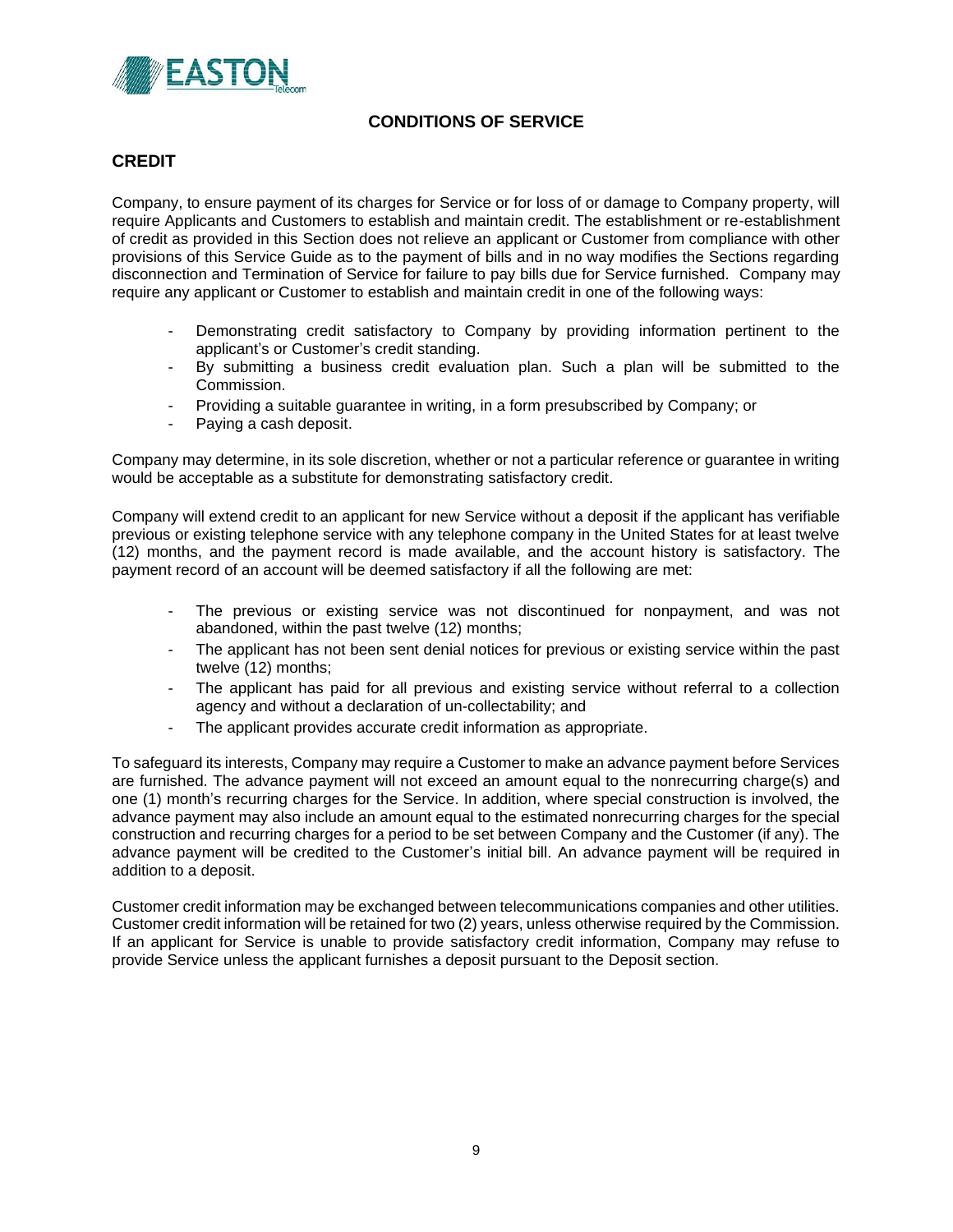

#### **MINIMUM SERVICE PERIOD**

The Minimum Service period is one month (30 days). The Customer must pay the regular tariffed rate for Service for the Minimum period of Service. If a Customer disconnects Service before the end of the Minimum Service period, that Customer must pay the regular rates for the remainder of the Minimum Service period. When the Service is moved within the same building, to another building on the same Premises, or to a different Premises entirely, the period of Service at each location is accumulated to calculate if the Customer has met the Minimum Service period obligation.

If Service is terminated before the end of the Minimum period of Service as a result of condemnation of property, damage to property requiring the Premises to be abandoned, or by the death of the Customer, the Customer is not obligated to pay for Service for the remainder of the Minimum period.

If Service is transferred to a new Customer at the same Premises during the first month of Service, the new Customer assumes responsibility to meet the remainder of the Minimum Service period requirements. For Services not taken over by the new Customer, the original Customer is responsible for the remaining payment for the Minimum Service period obligation in accordance with the terms under which the Service was originally furnished.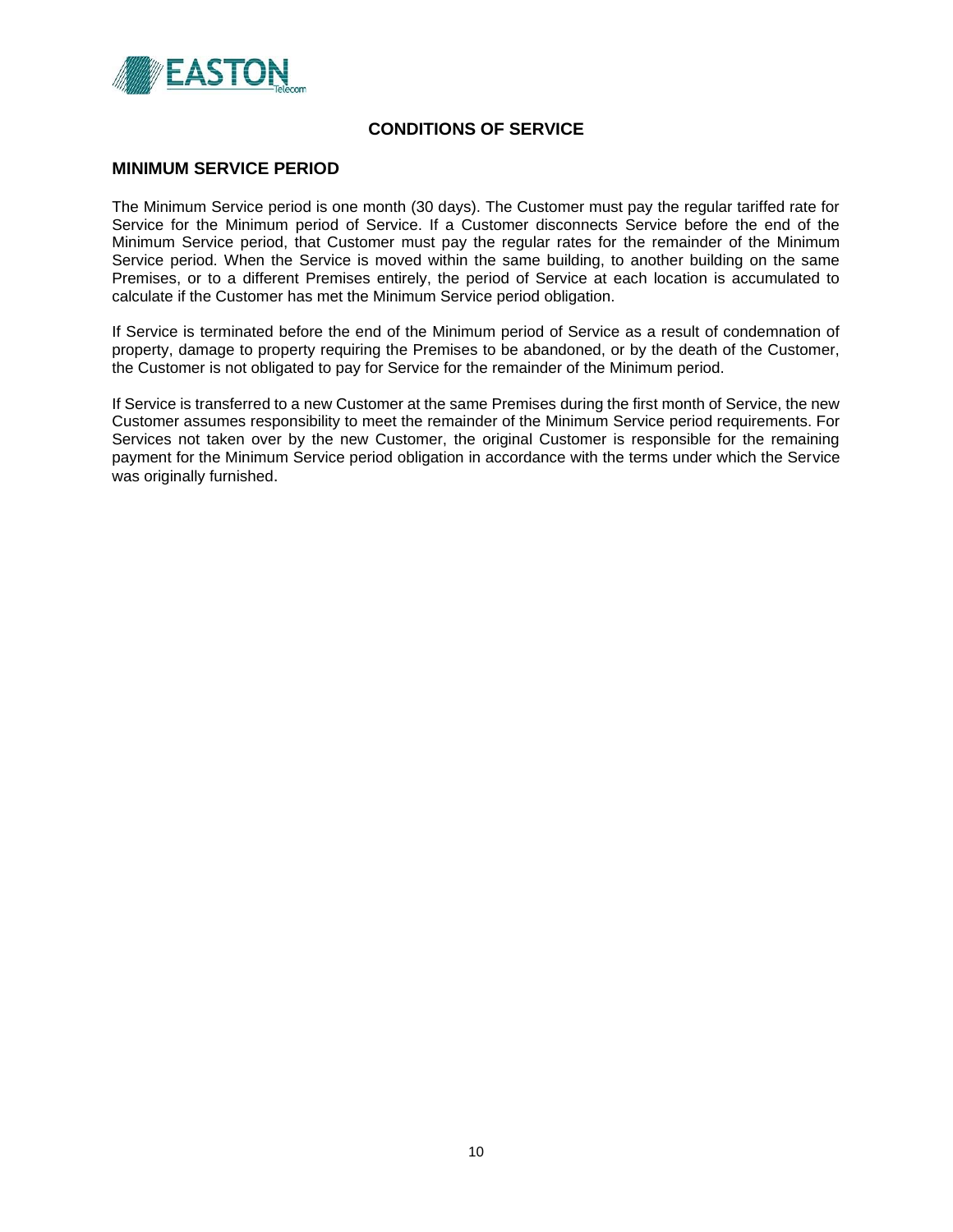

### **CUSTOMER RESPONSIBILITIES**

The Customer is responsible for the payment of all charges for Service furnished to the Customer and for all additional charges for calls the Customer elects to continue making.

The Customer is responsible for compliance with applicable regulations set forth in this Service Guide.

Upon Company request, the Customer must verify the name(s) of Authorized Users allowed to request and use the Customer's Service.

Customer will return to Company within five (5) days of Termination of Service all Company-provided equipment. All returned equipment must be in the same condition as when delivered to the Customer by Company. Upon demand, Customer will reimburse Company for any costs incurred by Company due to Customer's failure to comply with this Section.

Customer is responsible for the payment of any bills for Services and for the resolution of any disputes or discrepancies with Company. Company has no responsibility with respect to billings, charges or disputes related to services used by Customer which are not included in Services herein including, without limitation, any local, regional and long-distance services not provided by Company.

The Customer is responsible for establishing identity as often as is necessary during the course of the call or when seeking credits from Company.

The Customer must make arrangements or obtain permission for safe, reasonable and continuous access and right-of-way for Company employees or agents of Company to enter the Premises of the Customer or any Authorized User of the Customer at any reasonable hour for the purpose of performing Company's obligations under this Service Guide.

The Customer is responsible for the payment of (a) Service charges as set forth herein and (b) charges for visits by Company's agents or employees to the Premises of the Customer or Authorized User when the Service difficulty or trouble report results from the use of Services and equipment by the Customer or Authorized User.

Customer will, at Customer's expense, provide reasonable space, power, and level of heating and air conditioning, and otherwise maintain the proper environment to operate Company's Service at Customer's or Authorized User's premises.

The Customer may not, without prior written consent of Company, which consent shall not be unreasonably withheld, assign, transfer, or in any other manner dispose of, any of its rights, privileges, or obligations under this Service Guide, and any attempt to make such an assignment, transfer, disposition without consent will be null and void.

A Customer or Authorized User may not represent in any way that the relationship between Customer or Authorized User and Company is anything other than one of customer and supplier, respectively. Nothing in this Service Guide gives Customer or Authorized Users any authority to bind or otherwise incur liability on behalf of Company. Nothing in this Service Guide constitutes an endorsement by Company of any activity, service or product of Customer or Authorized Users.

The Customer is responsible for any damages, including usage charges that the Customer may incur as a result of the unauthorized use of its communications equipment. The unauthorized use of the Customer's communications equipment includes, but is not limited to, the placement of calls from the Customer's Premises and the placement of calls through Customer-controlled or Customer-provisioned equipment that are transmitted or carried over Company's network without the authorization of the Customer.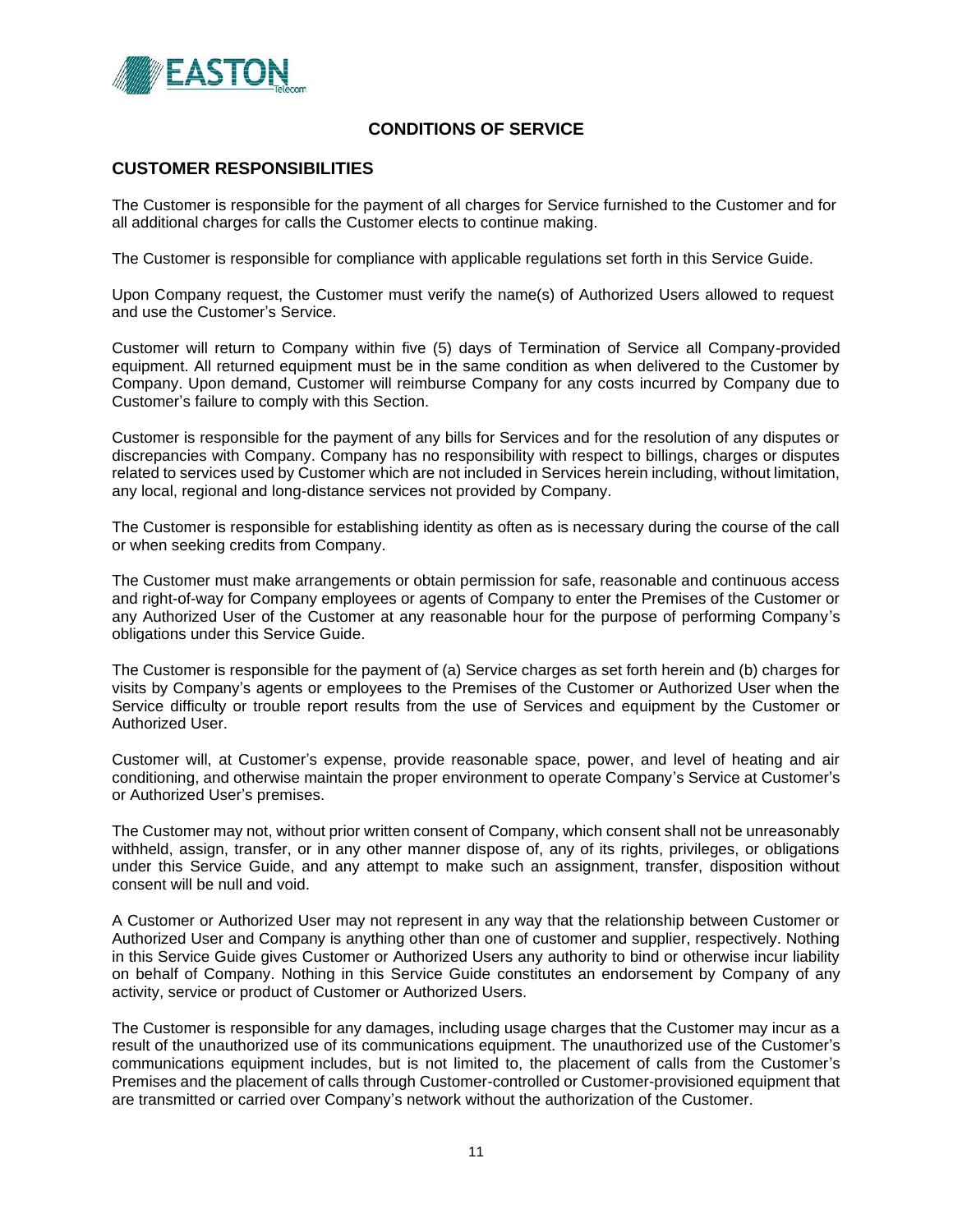## **PAYMENTS AND BILLING**

Service is provided and recurring Service Charges billed on a monthly (30 day) basis. The billing date is dependent on the billing cycle assigned to the Customer.

Non-recurring charges and charges based on actual usage, are billed monthly in arrears, except as provided below.

Usage charges may be billed without being detailed as to the duration, time of day, or destination of individual calls. If a Customer accumulates, within any consecutive five (5) day period, usage charges exceeding twice the average monthly usage charges for the previous two (2) monthly billing periods, and the Customer's credit record indicates that satisfactory payment may not be made on this amount, Company may issue a special usage bill. The special bill shall be due ten (10) days from the mailing date of the bill, seven (7) days if hand delivered.

If any portion of the payment is not received by the Company, or if any portion of the payment is received by the Company in funds that are not immediately available, within twenty (20) days of the mail date on the bill, then a late payment penalty shall be due the Company. The late payment penalty shall be that portion of the payment not received by the date due minus any charge billed as local taxes multiplied by five percent of the unpaid balance.

A Customer will not be liable for any late payment charge applicable to a disputed portion of that Customer's bill, so long as the Customer pays the undisputed portion of the bill and enters into bona fide negotiations to resolve the dispute on a timely basis.

Checks presented in payment for Services and subsequently returned to Company by the Customer's financial institution for "Non-Sufficient Funds" or other reasons will incur a nonrecurring charge of \$25.00 per check.

A Customer will be placed on a "cash only" basis upon receipt of two (2) returned checks within a twelve (12) month period of time. "Cash only" is herein defined as cashier's checks, U.S. currency, or money orders.

Receipt of a subsequently dishonored negotiable instrument in response to a notice of discontinuance will not constitute payment of a Customer's account and Company will not be required to issue additional notice prior to discontinuance. However, three (3) banking days must be allowed for redemption of such instrument.

In the event that a Customer pays a bill as submitted by the Company and the billing is later found to be incorrect due to an error either in charging more than the published rate, in measuring the quantity or volume of service provided, or in charging for the incorrect class of service, the Company shall refund the overcharge with interest from the date of overpayment by the Customer. The rate of interest shall be the rate as established by the Commission to be paid on deposits. The refund shall be accomplished by a credit on a subsequent bill for telephone service, or by check if the account is final, or if so requested by the Customer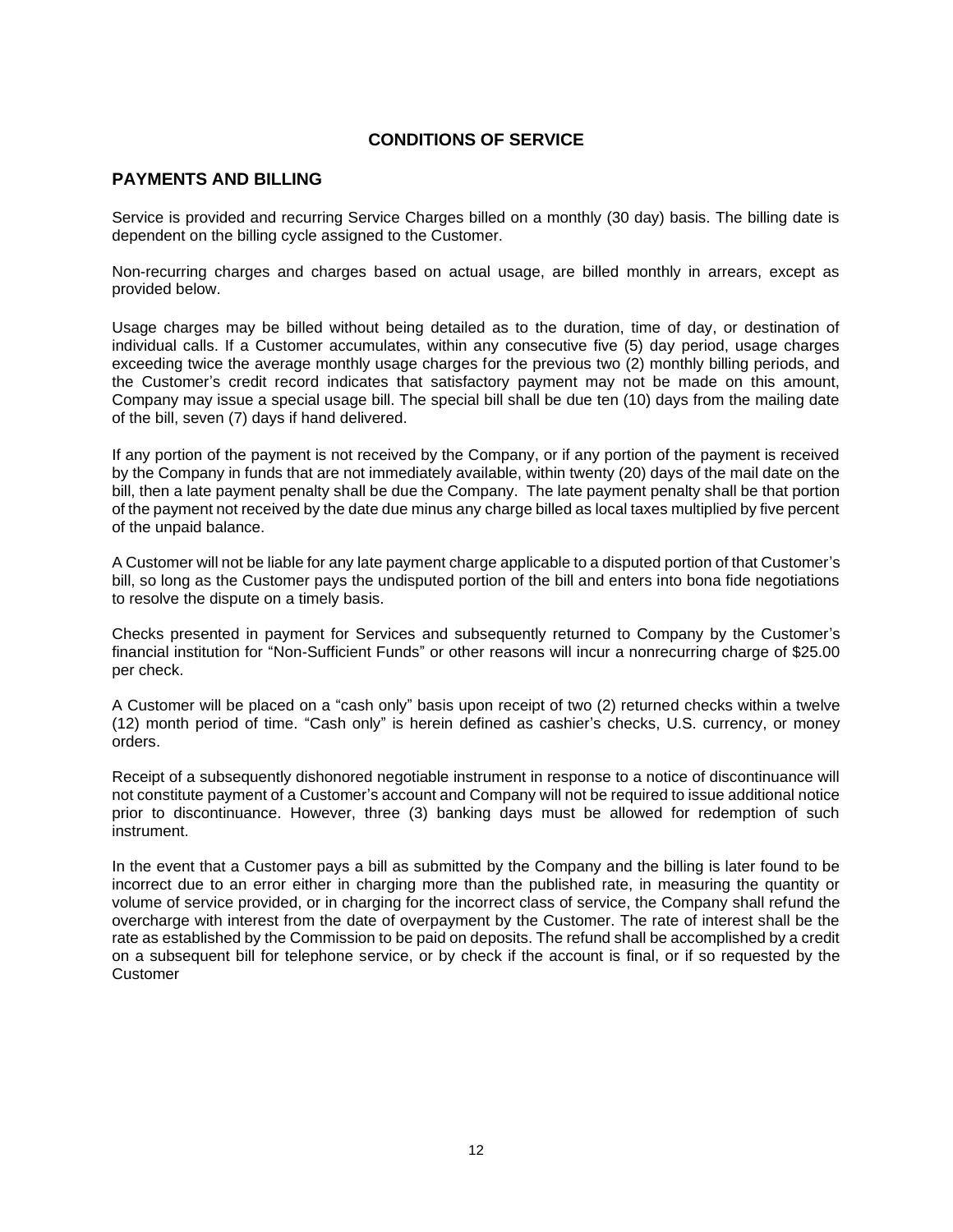## **PAYMENTS AND BILLING**, Continued

The due date printed on the bill will be at least 21 days after the date of the postmark on the bill, if mailed, or the date of delivery as shown on the bill if delivered by other means. Customers may pay for service by check, draft or other negotiable instrument denominated in U.S. dollars acceptable to the company or in United States currency.

The Customer is responsible for payment of all charges for services furnished to the Customer or to an Authorized User of the Customer by the Company. All charges due by the Customer are payable to the Company or to any agency duly authorized to receive such payments.

Billing inquiries may be directed to the Company at the address below or its toll- free number *1-800-222- 8122.* When a Customer disputes a particular bill, the company shall not discontinue service for nonpayment so long as the Customer pays the undisputed portion of the bill; pays all future periodic bills by the Due Date; and enters into discussions with the company to settle the dispute with dispatch. No late payment charge shall be charged on any disputed bill paid within fourteen (14) days of resolution of the dispute if the complaint was filed before the bill became past due. The Company's address is:

> Customer Service Easton Telecom Services, LLC 3046 Brecksville Road, Summit II Richfield, OH 44286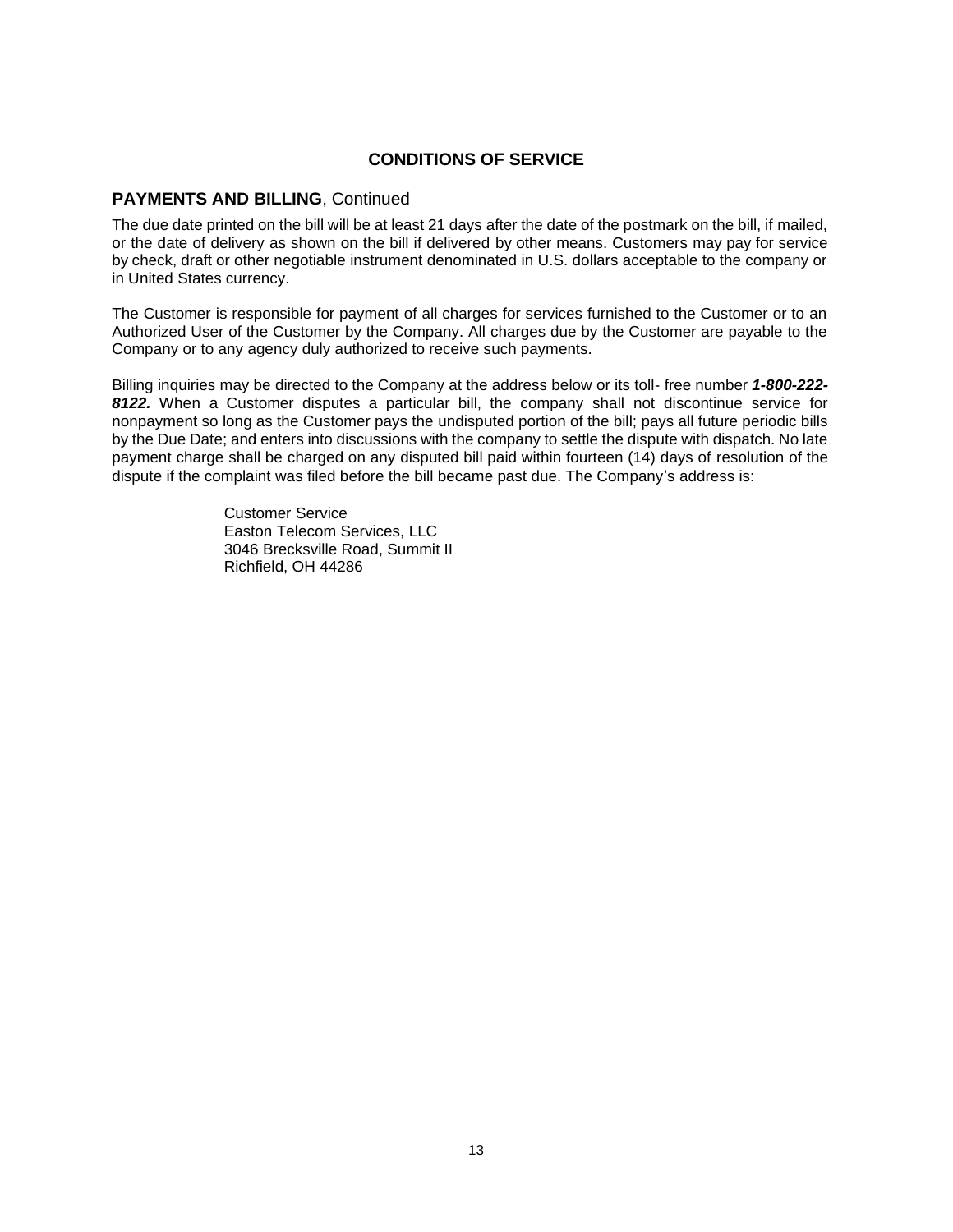

### **PAYMENTS AND BILLING, Continued**

In case of a billing dispute between Customer and Company as to the correct amount of a bill, which cannot be adjusted with mutual satisfaction, Customer may enter the following arrangement:

In the event a Customer pays a bill as submitted by the Company and the billing is later found to be incorrect due to an error either in charging more than the published rate, in measuring the quantity or volume of service provided, or in charging for the incorrect class of service, the company will refund the overcharge with interest from the date of overpayment by the Customer.

- First, Customer requests, and Company will comply with the request, an investigation and *review of the disputed amount.*
- The Customer pays the undisputed portion of the bill by the Due By Date shown on the bill or the Service will be subject to disconnection if Company has notified Customer by written notice of such delinquency and impending Termination.
- If there is still disagreement after the investigation and review by a manager of Company, Customer may appeal to Commission for its investigation and decision.
- Company will not disconnect Customer's Service for nonpayment as long as Customer complies with this arrangement.
- Company will respond to the Commission's requests for information within ten (10) business days.
- The Commission will review the claim regarding the disputed amount, communicate the results of its review to Customer, and require disbursement according to those results.
- After the investigation and review are completed by Company as noted in subsection A, above, if Customer elects not to deposit the amount in dispute with Commission, such amount becomes due and payable at once. In order to avoid disconnection of Service, such amount must be paid within seven (7) calendar days after the date Company notifies Customer that the investigation and review are completed and that such payment must be made, or Service will be interrupted. However, the Service will not be disconnected prior to the Due By Date shown on the bill.
- Limitations of Damages and of Period for Bringing Claims The entire liability of Company for any claim, loss, damage or expense from any cause whatsoever shall in no event exceed sums actually paid to Company by the Customer for the specific Services giving rise to the claim, and no action or proceeding against Company shall be commenced more than one (1) year after the Service related to the claim is rendered. Claims applicable to overbilling against Company shall be commenced no more than two (2) years after the Service related to the claim is rendered pursuant to Section 415, U.S. Code, 47 U.S.C. §415.

If there is still a disagreement about the disputed amount after the investigation and review by a manager of Company, the Customer may file an appropriate complaint with the Commission having jurisdiction.

> Federal Communications Commission complaints may be submitted at https://consumercomplaints.fcc.gov/hc/en-us

State regulatory utility commissions are listed at https://www.naruc.org/about-naruc/regulatory-commissions/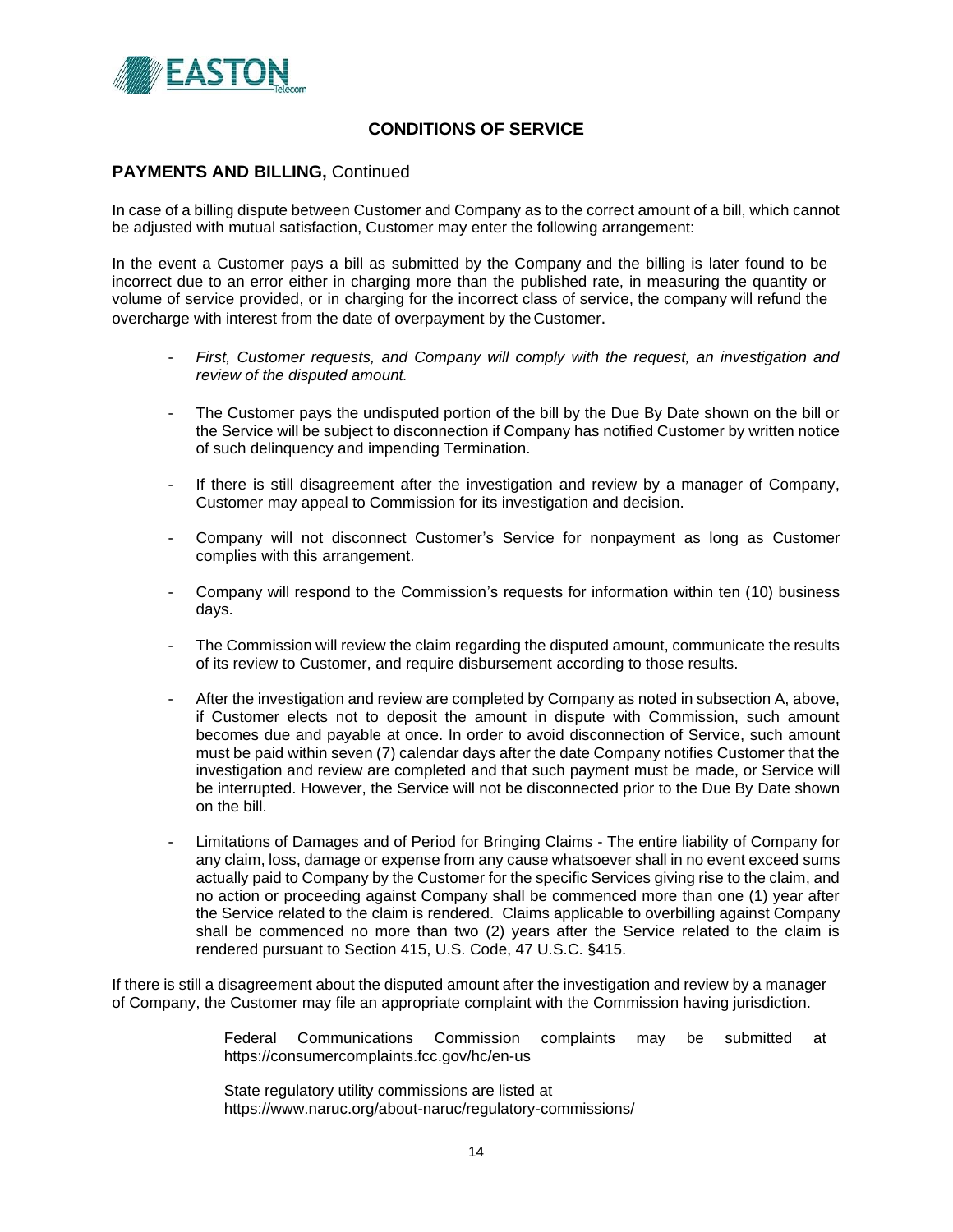# **TAXES AND SURCHARGES**

Customer must pay, without limitation, all sales, use, gross receipts, excise, access, bypass, and other local, state and federal taxes, charges, fees, and surcharges, however designated, imposed on or based upon the provision, sale or use of the Services (excluding taxes on Company's net income). Such taxes may be separately stated on the applicable invoice.

## **ALLOWANCES FOR INTERRUPTION OF SERVICE**

For the purpose of applying this provision, the word "interruption" means the inability to access Service due to equipment malfunction or human errors. "Interruption" does not include, and no allowance will be given for, Service difficulties such as slow access, circuits busy or other network and/or switching capacity shortages.

Credit allowances will be for interruptions of Service which are not due to Company's testing or adjusting (when proper notice and release is obtained), to the negligence of the Customer, or to the failure of channels, equipment and/or communications equipment provided by the Customer or another Carrier and are subject to the general limitation of liability provisions set forth in herein. Customer must notify Company of any interruptions of Service. Before giving such notice, the Customer must ascertain that the trouble is not caused by any action or omission of the Customer, and not otherwise within the Customer's control.

For purposes of computing a credit. every month is considered to have 720 hours. No credit will be allowed for an interruption of a continuous duration of less than two hours. Company will credit the Customer for an interruption of two (2) hours or more at the rate of 1/720th of the monthly charge for the Service affected for each hour or major fraction thereof that the interruption continues.

Credit formula: Credit - (A/720) X B

- A outage time in hours
- B total monthly charge for affected Service

Commission service credit rules take precedence in the event that the above provisions may conflict with Commission rules.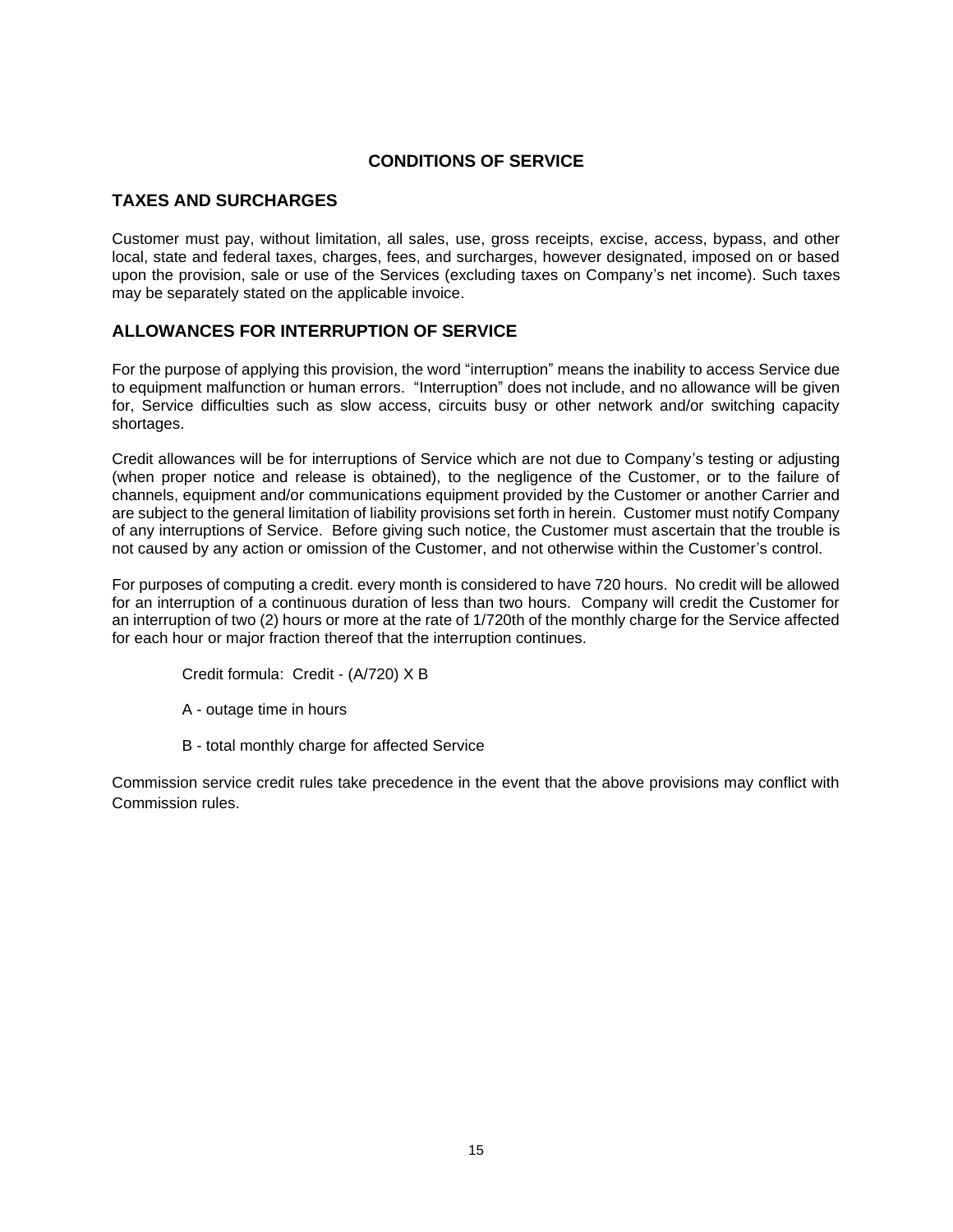#### **SUSPENSION, TERMINATION OR MODIFICATION OF SERVICE BY CUSTOMER**

Customers may suspend or terminate Service by providing written or verbal notice to Company prior to suspension or termination unless otherwise established under a written agreement. Notice must specify the date on which Service is to be suspended or terminated.

The Customer remains responsible for all Service charges until the day and time on which Service is actually disconnected.

If Customer cancels Service before Company completes installation of the Service and at the time of cancellation Company has incurred any expense in installing Services or preparing to install Service that it would not otherwise have incurred, a charge equal to the cost Company incurred will apply. In no case will this charge exceed the charge for the Minimum period of Services ordered, including installation charges and Non-Recurring charges and all amounts others may charge Company that would have been chargeable to the Customer had Service been initiated.

If the Customer cancels Service after Company has completed installation, the charge set forth above will apply to the extent Company has not yet recovered the costs described above. In addition, the Minimum Service period obligations will apply regardless of whether Service has been initiated and the charges due apply.

In the case of a Customer-initiated modification of Service, charges for the subsequent order are in addition to the costs incurred before the Customer changed the original order.

Company may immediately discontinue furnishing the Service to a Customer without incurring liability:

- If there is a condition determined in Company's sole discretion to be hazardous to the Customer, to other Customers of Company, to Company's equipment, to the public or to employees or agents of Company;
- If Company deems refusal or disconnection necessary to protect itself or third parties against fraud or to otherwise protect its personnel, agents, facilities or Services;
- For non-compliance with and/or violation of any State or municipal law, ordinance or regulation pertaining to Service;
- For use of Company's Services for any purpose other than that described in the application;
- In the event of Customer use of equipment in such a manner as to adversely affect Company's equipment or the Service to others;
- In the event of tampering with the equipment furnished and owned by Company; or
- In the event of unauthorized or fraudulent use of Service.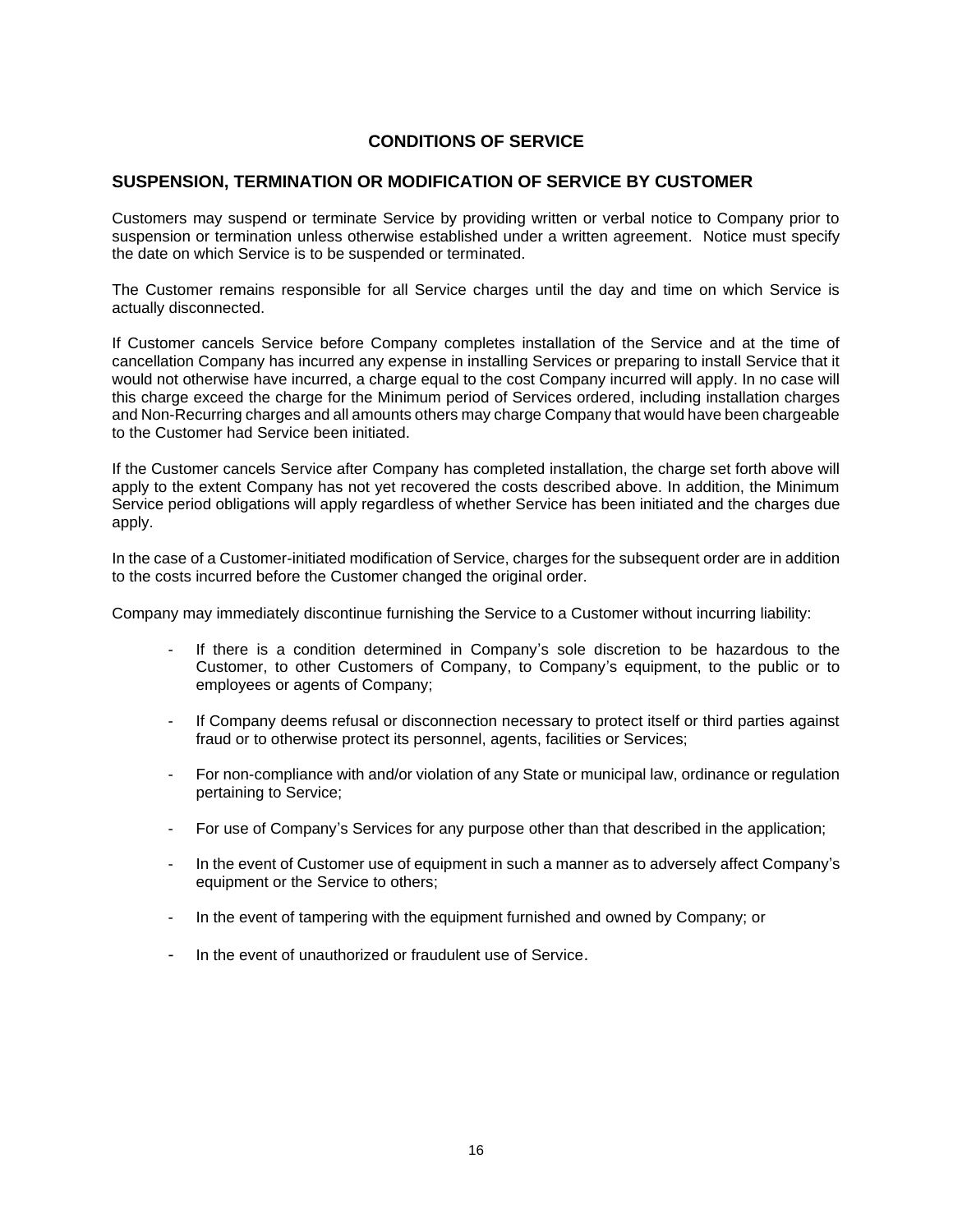

# **SUSPENSION OR TERMINATION OF SERVICE BY COMPANY**

Company may, without incurring liability, refuse, suspend or terminate the Service for any of the following reasons, provided that the Company shall issue ten (10) days written notice to the Customer via first-class mail prior to termination of Service.

- If there is a condition determined in Company's sole discretion to be hazardous to the Customer, to other Customers of Company, to Company's equipment, to the public or to employees or agents of Company
- If Company deems refusal of Service, suspension or disconnection necessary to protect itself or third parties against fraud or to otherwise protect its personnel, agents, facilities or Services
- For non-compliance with and/or violation of any State or municipal law, ordinance or regulation pertaining to Service
- For use of Company's Services for any purpose other than that described in the application
- In the event of Customer use of equipment in such a manner as to adversely affect Company's equipment or the Service to others; or
- In the event of tampering with the equipment furnished and owned by Company
- In the event of abuse or fraudulent use of Service
	- 1. Abuse or fraudulent use of Service includes:
		- a. The use of Service or facilities of the Company to transmit a message or to locate a person or otherwise to give or obtain information, without payment of an applicable charge
		- b. The obtaining, or attempting to obtain, or assisting another to obtain or to attempt to obtain Service, by rearranging, tampering with, or making connection with any facilities of the Company, or by any trick, scheme, false representation, or false credit device, or by or through any other fraudulent means or device whatsoever, with intent to avoid the payment, in whole or in part, of the established charge for such Service.
- In the event that the Customer abandons Service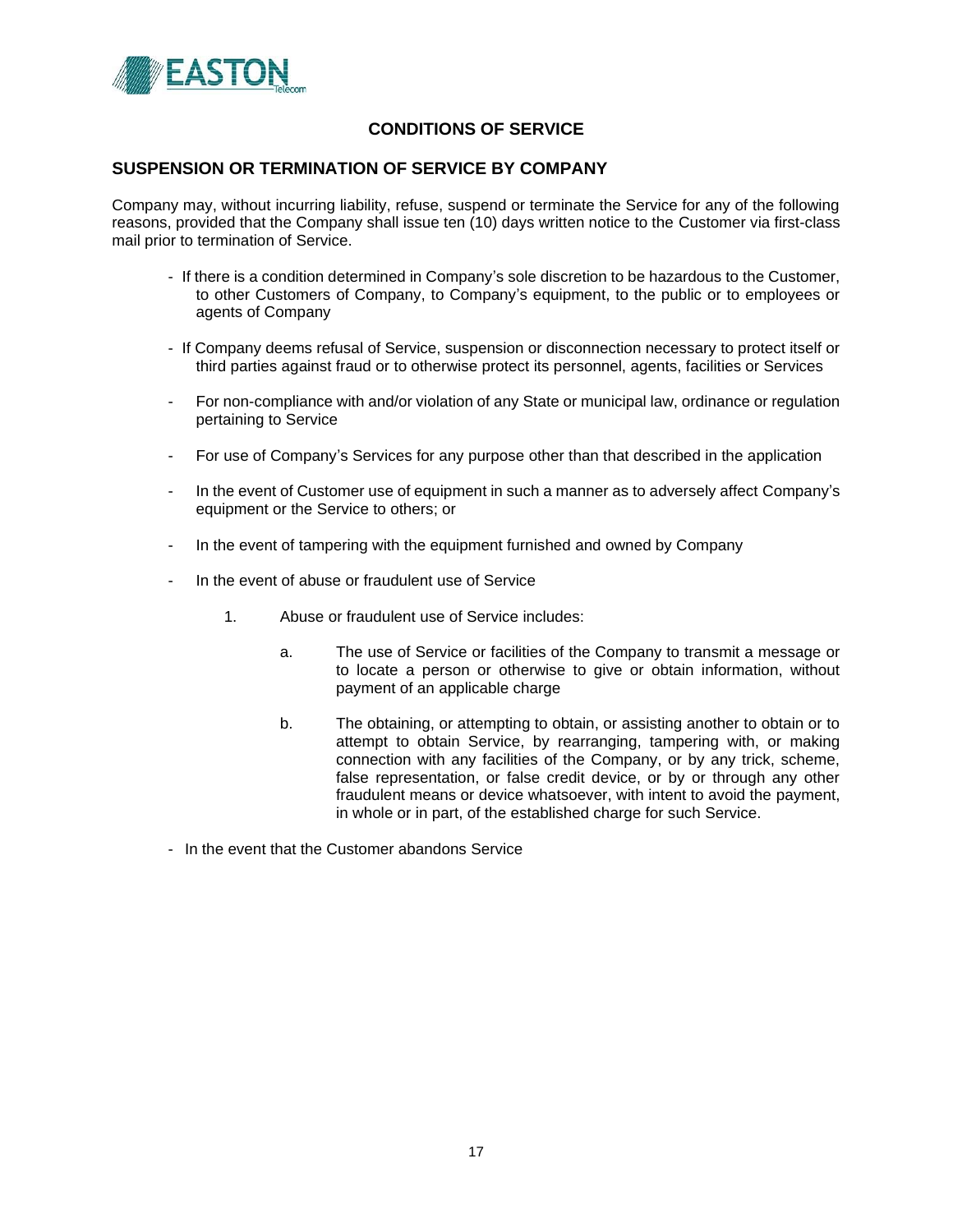

## **SUSPENSION OR TERMINATION OF SERVICE BY COMPANY**, Continued

- For use of foul or profane language over the Service
- For impersonation of another person with fraudulent intent over the Service
- For nonpayment of any deposit required by the Company
- For violation of this Service Guide, except as provided in Section 2.14.1., including without limitation, non-payment of bills for Service, refusal to provide Company with either a deposit or advance payment, or failure to meet Company's credit requirements
- For failure of the Customer to make proper application for Service including, without limitation, the provision of false information or
- When necessary for Company to comply with any order or request of any governmental authority having jurisdiction.

The Company may continue suspension of service until all charges due have been paid and all violations have ceased. During the period of such suspension all monthly charges apply. Should the Customer comply with the Company's instructions during the suspension period, the Customer must pay the Suspended Service Restoration charge set forth in Section 4 of this Service Guide in addition to all applicable monthly service charges. The Company may terminate the service without suspension of service or following suspension of Service and disconnect and remove any of its equipment from the Customer's premises. If service is terminated after a suspension, the date of termination is considered to be the date service was suspended.

A customer's local exchange service may only be disconnected for non-payment of noncompetitive tariffed services regulated by the Commission. Local exchange service may not be disconnected for non-payment of toll services, voice mail, Internet, paging, charges not billed on behalf of the Company and federally imposed customer charges and taxes.

The termination of Service(s) by Company pursuant to this section does not relieve the Customer of any obligations to pay Company for charges due and owing for Service(s) furnished up to the time of termination. A Customer whose Service has been terminated by the Company also must pay the Service Restoration Charges set forth in Section 4 of this Service Guide. The remedies set forth herein are not exclusive, and Company is at all times be entitled to all the rights available to it under law or equity.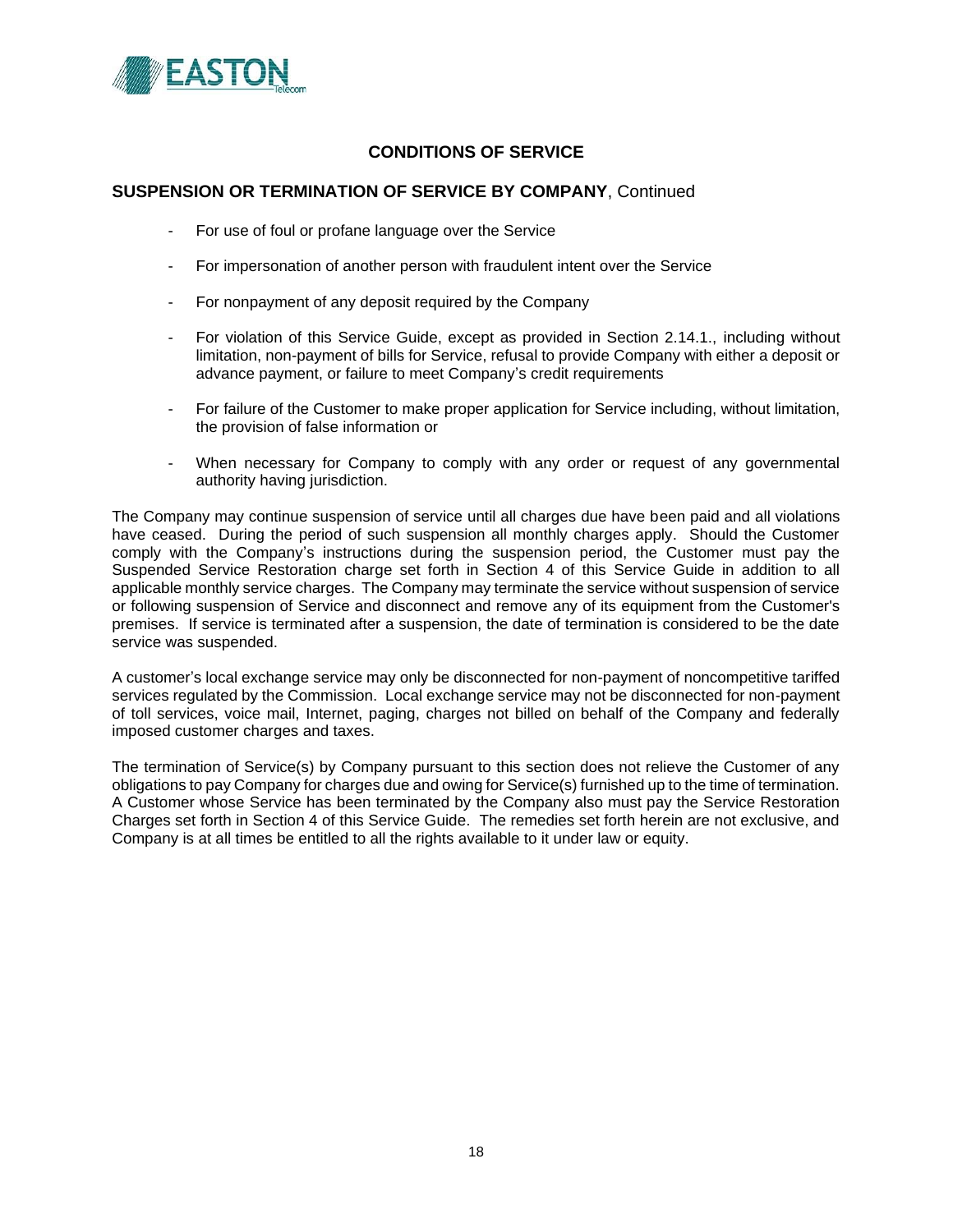

### **RESTORATION OF SERVICE**

The use and restoration of Service in emergencies may be in accordance with part 64, Subpart D of the Federal Communications Commission's Rules and Regulations which specifies the priority system for such activities.

When a Customer's Service has been terminated in accordance with this Service Guide and the Service has been terminated through the completion of a Company service order, Service will be restored only upon the basis of application for new Service.

A Customer whose Service has been terminated by the Company also must pay the Service Restoration Charge before Service is restored.

A Customer whose Service has been terminated is required to pay the Service Connection Charge before Service is restored.

A Customer whose Service has been terminated for failure to establish credit or for nonpayment of bills will be required to pay the unpaid balance due and the Service Restoration Charge set forth in Section 4 of this Service Guide before Service is restored.

Whenever Service has been terminated for fraudulent or other unlawful use, Company may, before restoring Service, require the Customer to make, at its own expense, all changes in facilities or equipment necessary to eliminate such fraudulent or otherwise unlawful uses and to pay an amount reasonably estimated as the loss in revenues resulting from such fraudulent use.

A Customer whose Service has been suspended by the Company must pay the Suspended Service Restoration Charge set forth in Section 4 of this Service Guide in addition to all applicable monthly service charges due and owing during the period of suspension.

A Customer whose Service has been suspended at the Customer's request must pay the Line Restoration charge set forth in the Company's Price List for the applicable jurisdiction prior to restoration of Service.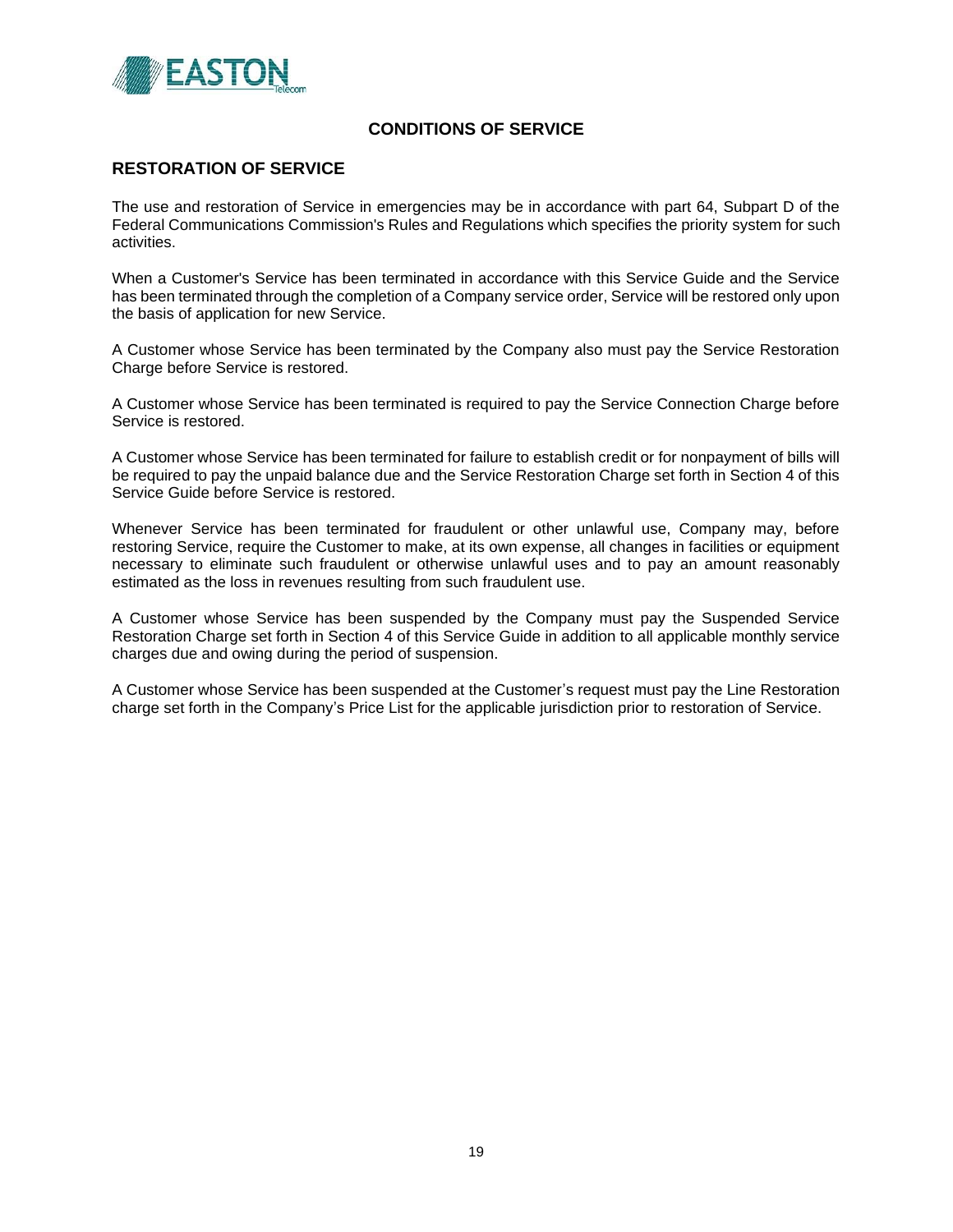

### **LIMITATION OF LIABILITY**

Company will not be liable to the Customer or Authorized User for, and the Customer and any Authorized User, jointly and severally, will indemnify, defend and hold harmless Company from any allegation, claim, loss, damage, liability, defect, cost or expense resulting from or involving:

- Libel, slander, or invasion of privacy from material, data, information or other content transmitted over Company's facilities
- Patent or trademark infringement or other infringement of intellectual property rights including, but not limited to, copyrights, trademarks, and trade secrets, arising from (1) combining (or using in connection with) Company-provided Services and equipment with any facilities, services functions, or products provided by the Customer or Authorized User or (2) use of Services, functions, or products which Company furnished in a manner Company did not contemplate and over which Company exercises no control. Should any such infringing use is enjoined, the Customer or Authorized User at its expense, will obtain immediately a dismissal or stay of such injunction, obtain a license or other agreement so as to extinguish the claim in infringement, terminate the claimed infringing use, or modify such combination so as to avoid any such infringement
- A breach in the privacy or security of communications transmitted over Company's facilities
- Acts, mistakes, omission, interruptions delays, errors or defects in transmission over Company's facilities or equipment
- Injuries to persons or property from voltages or currents transmitted over Company-provided facilities caused by Customer-provided equipment or Premises wire
- The disconnection of Service for failure to pay the charges billed to Customer, including but not limited to, any direct, indirect, incidental, special consequential, exemplary or punitive damages, so long as such disconnection of Service complied with the applicable rules and regulations
- Violations of the obligations of the Customer under this Service Guide
- Defacement of or damage to Customer Premises, facilities or equipment resulting from the furnishing of Service or equipment on such Premises or the installation, maintenance, repair or removal thereof, unless such defacement or damage is caused by willful misconduct of Company's agents or employees
- The interruption of a call to any party or any other person in conjunction with use of the Busy Line Verification and Interrupt Service as set forth in this Service Guide.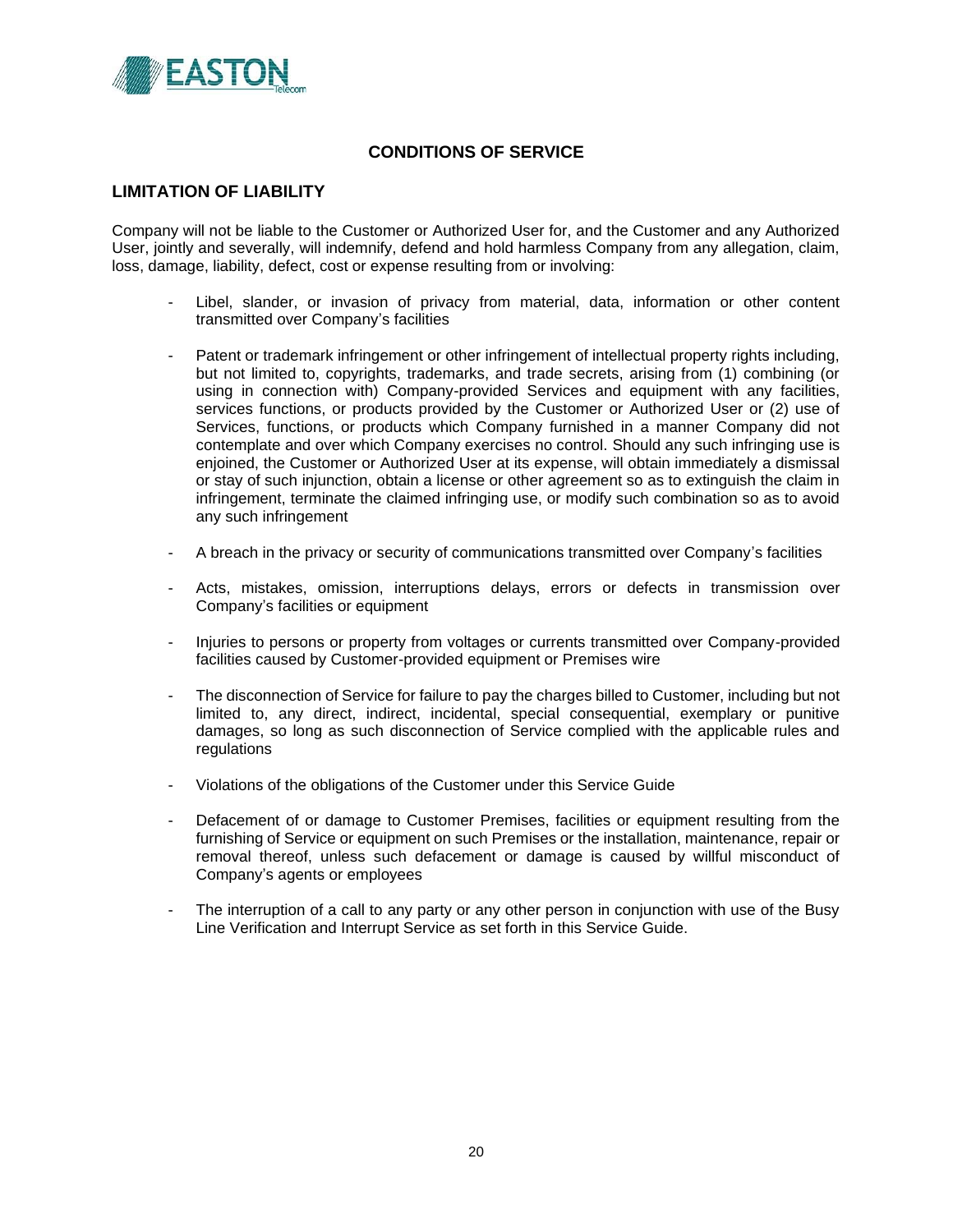#### **LIMITATION OF LIABILITY**, Continued

- Any loss, destruction or damage to property of the Customer, the Customer's agent, distributors, or any third party, or the death of or injury to persons, including, but not limited to, employees or invitees of either Company or the Customer, to the extent caused by or resulting from the negligent or intentional act or omission of Company, Customer, Authorized User or their employees, agents representatives or invitees
- Any delay or failure of performance or equipment due to a Force Majeure condition or any unlawful acts of Company's agents and employees if committed beyond the scope of their agency or employment.
- Misrepresentation of, or the failure to disclose, the lawful rates and charges published in the Service Guide, so long as Company has complied with any applicable rules and regulation related thereto
- Fees Company delivered to a jurisdiction in question and not returned to Company as provided in the Taxes Section of this Service Guide
- Any act, mistake, omission, fraudulent act of a third party, interruption, delay, error, or defect caused by or contributed to by:
	- 1. Another company or Carrier, or its agents or employees, when the facilities or equipment of the other company of Carrier are used for or with the Service Company offers. This includes the provision of a signaling system or other database by another company; or
	- 2. The Customer, or any third party acting as its agent, in connection with Companyprovided or Customer-provided facilities or equipment, including, but not limited, the Customer's failure to take all necessary steps to obtain, install and maintain all necessary equipment, materials and supplies for interconnecting the terminal equipment or communications system of the Customer to Company's network; or
	- 3. A third party.
- Any failures, errors, malfunctions or omissions of Caller ID Blocking whether or not arising from or relating to any ordinary negligence or other conduct by Company; or
- Any unauthorized use of the Service provided to Customer.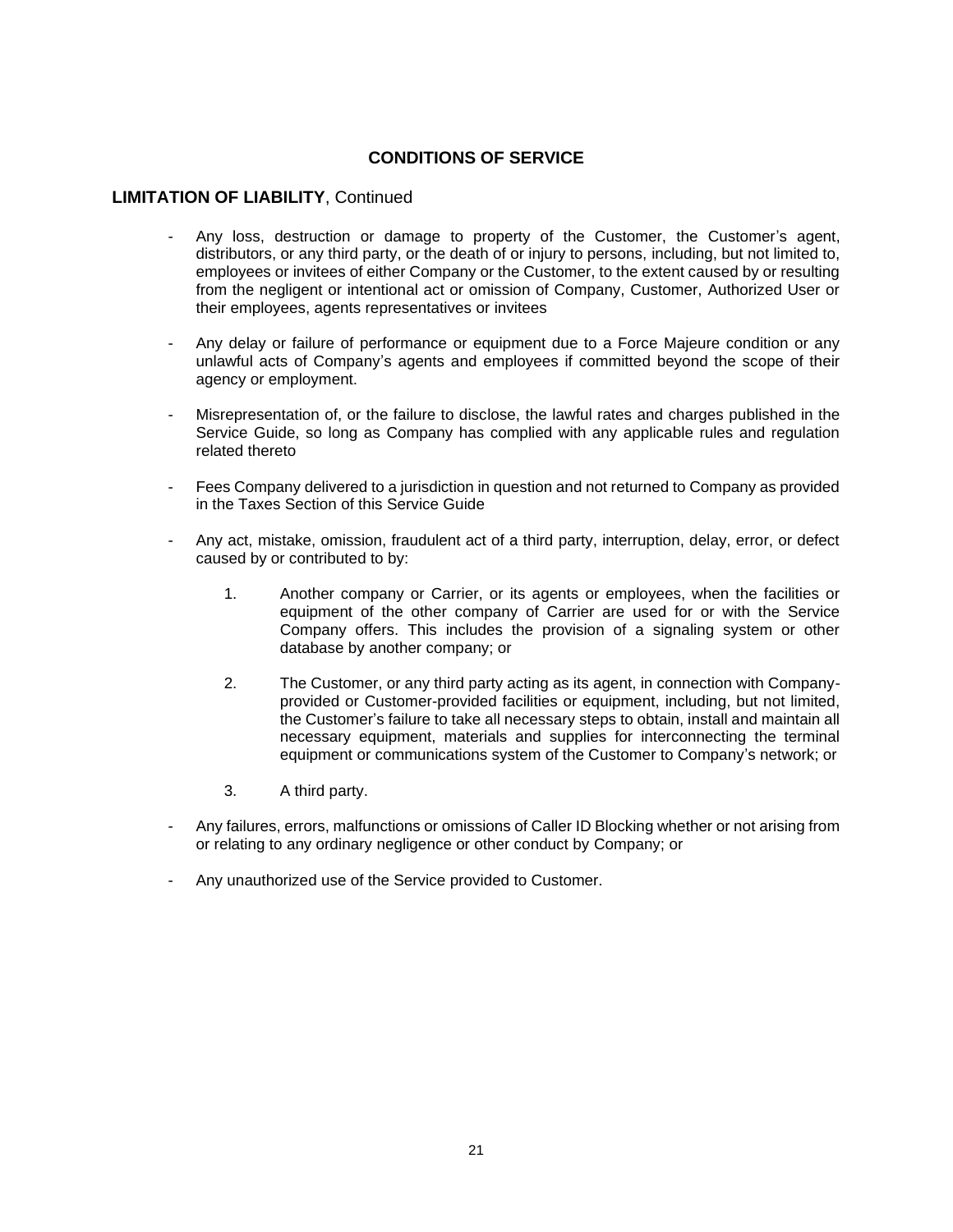

### **LIMITATION OF LIABILITY**, Continued

The liability of Company for damages arising out of the furnishing of, or failing to furnish, its Services, including but not limited to mistakes, omission, disconnections, interruptions, delays, acts of a third party, errors, defects, or representations, whether caused by acts or omissions is limited to the extension of allowances for interruption as set forth in this Service Guide. Such allowances for interruptions are the sole remedy of the Customer and the sole liability of Company. Company will not be liable for any direct, indirect, incidental, special, consequential, exemplary or punitive damages to Customer as a result of any Company Service, equipment or facilities, or the acts or omissions, acts of a third party, or the acts or omissions or negligence of Company, its employees or agents.

The liability of Company's suppliers and vendors for damages arising out of the furnishing of, or failing to furnish, their services, including but not limited to mistakes, omissions, interruptions, delays, errors, defects, or representations, whether caused by acts or omissions of such suppliers and vendors shall be limited to the extension of allowances for interruptions as set for in this Service Guide. The extension of such allowances for interruptions will be the sole remedy of the Customer and the sole liability of Company's supplier and vendors. Company's suppliers and vendors will not be liable for any direct, indirect, incidental, special, consequential, exemplary or punitive damages to Customer, as a result of any service, equipment or facilities, or the act of omissions, or negligence of Company's suppliers and vendors, its employees or agents.

The entire liability of Company for any claim, loss, damage or expense from any cause whatsoever will in no event exceed sums actually paid to Company by the Customer for the specific Services giving rise to the claim, and no action or proceeding against Company may be commenced more than one (1) year after the Service is rendered.

THE SERVICES ARE PROVIDED ON AN "AS IS" AND "AS AVAILABLE" BASIS. COMPANY EXPRESSLY DISCLAIMS ALL WARRANTIES OF ANY KIND, WHETHER EXPRESS OR IMPLIED, INCLUDING BUT NOT LIMITED TO THE IMPLIED WARRANTIES OF MERCHANTABILITY, ACCURACY, FITNESS FOR A PARTICULAR PURPOSE AND NONINFRINGEMENT. COMPANY MAKES NO WARRANTY THAT SERVICE WILL BE UNINTERRUPTED, TIMELY, SECURE OR ERROR FREE OR MEET ANY PARTICULAR PERFORMANCE LEVEL; NOR DOES COMPANY MAKE ANY WARRANTY AS TO THE RESULTS THAT MAY BE OBTAINED THROUGH THE SERVICES OR THAT ANY DEFECT IN THE SERVICE WILL BE CORRECTED.

The liability of Company for errors in billing that result in overpayment by the Customer will be limited to a credit equal to the dollar amount erroneously billed or, in the even that payment has been made and Service has been discontinued, to a refund of the amount erroneously billed.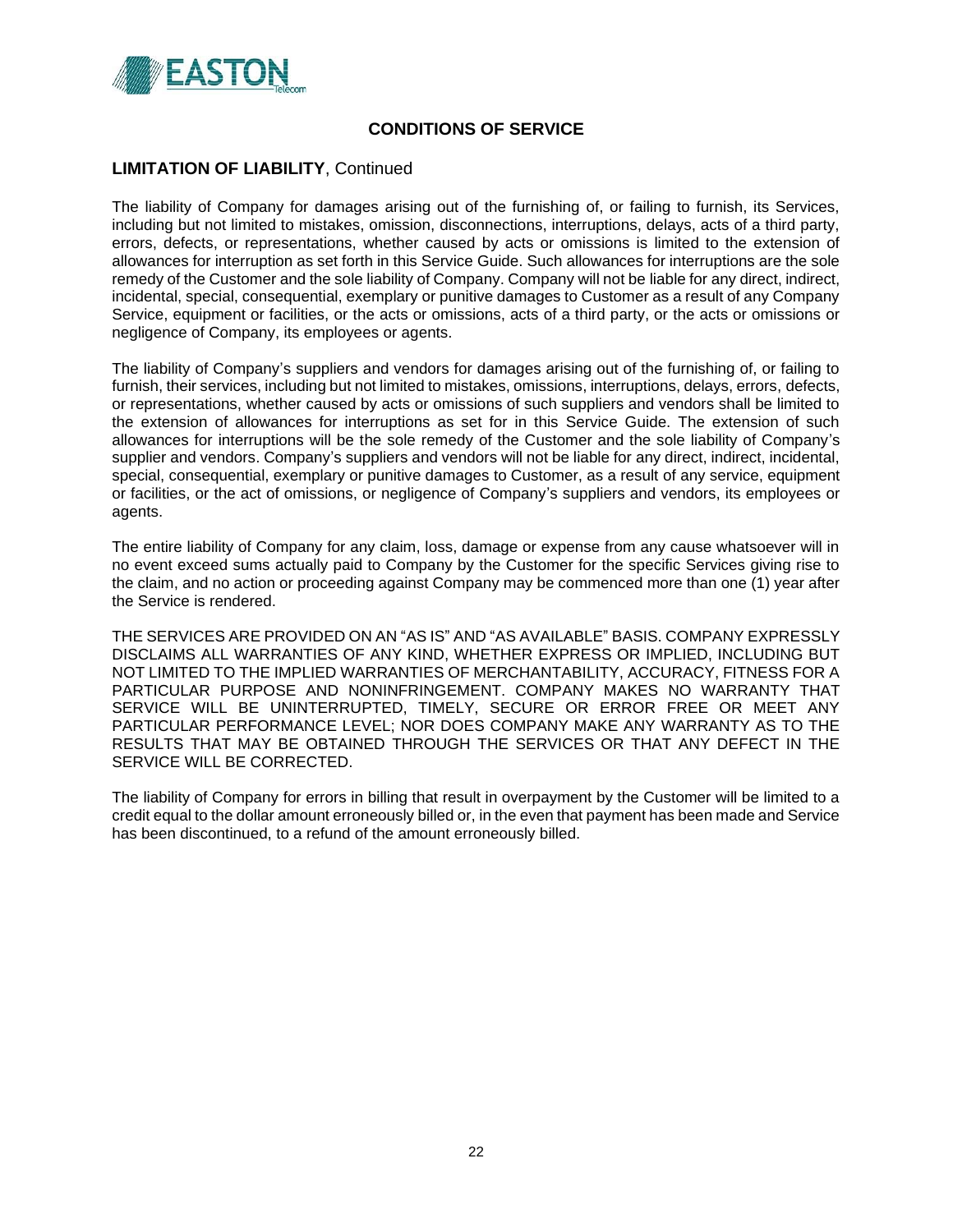

## **LIMITATION OF LIABILITY**, Continued

The liability of Company for errors in billing that result in overpayment by the Customer will be limited to a credit equal to the dollar amount erroneously billed or, in the even that payment has been made and Service has been discontinued, to a refund of the amount erroneously billed.

With respect to Emergency Number 911 Service:

- A. This Service is offered solely as an aid in handling assistance calls in connection with fire, police and other emergencies. Company is not responsible for any losses, claims, demands, suits or any liability whatsoever, whether suffered, made, instituted or asserted by the Customer, or by any other party or person, for any personal injury to or death of any person or persons, or for any loss, damage or destruction of any property, whether owned by the Customer or others, caused or claimed to have been caused by: (1) mistakes, omissions, interruptions, delays, errors or other defects in the provision of this Service; or (2) installation, operation, failure to operate, maintenance, removal, presence, condition, location or use of any equipment and facilities furnishing this Service.
- B. Neither is Company responsible for any infringement or invasion of the right of privacy of any person or persons, caused or claimed to have been caused, directly or indirectly, by the installation, operation, failure to operate, maintenance, removal, presence, condition, occasion or use of Emergency 911 Service features and the equipment associated therewith, or by any Services furnished by Company, including, but not limited to, the identification of the telephone number, address or name associated with the telephone used by the party or parties accessing Emergency 911 Service, and which arises out of the negligence or other wrongful act of Company, the Customer, its users, agencies or municipalities, or the employees or agents of any one of them.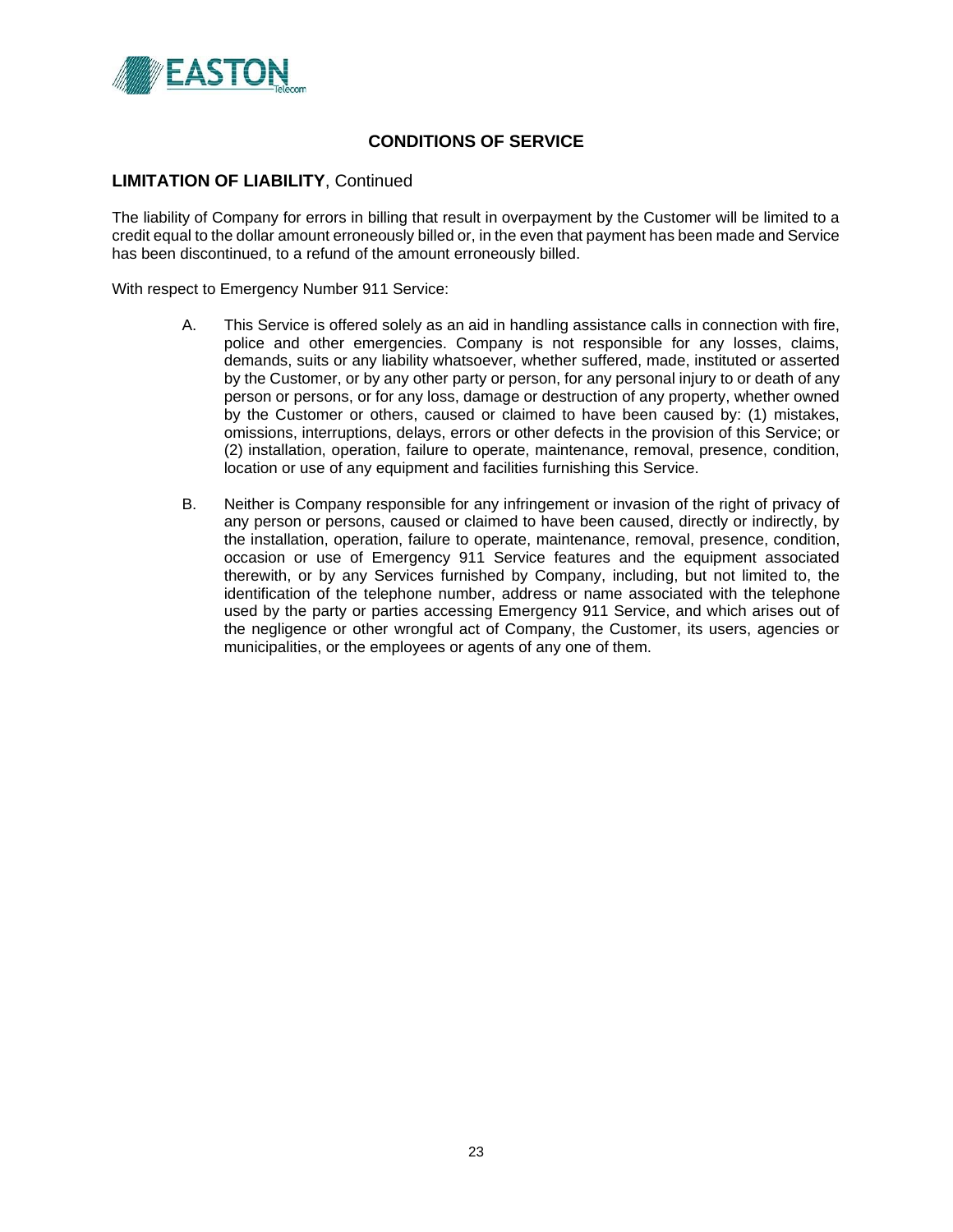

### **LIMITATION OF LIABILITY**, Continued

With respect to Directory Listing Service:

- In the absence of gross negligence or willful misconduct, Company has no liability for damages arising from errors, mistakes in or omissions of directory listings, or errors, mistakes or omissions of listings obtainable from the directory assistance operator, including errors in the reporting thereof.
- Company's liability arising from errors or omissions in directory listings will be limited to the amount of actual impairment to the Customer's Service and in no event will exceed one-half (1/2) the amount of the fixed monthly charges applicable to Service affected during the period covered by the directory in which the error or omission occurs.
- As part of providing any private listing or semi-private listing Services, Company will not be liable for failure or refusal to complete any call to such telephone when the call is not placed by dialing a number which includes the number of the party called. Company will try to prevent the disclosure of unpublished listings but will not be liable in any manner should such a number be divulged.
- When a Customer with a non-published telephone number places a call to the Emergency 911 Service, Company will release the name and address of the calling party, where such information can be determined, to the appropriate local governmental authority responsible for the Emergency 911 Service. By subscribing to Service under this Service Guide, the Customer agrees to the release of such information under the above provision.

Company will not be liable for any refusals or failures to provide, or delays in commencing, Service to any Customer pursuant or for any failure to provide or maintain Service at any particular performance level.

Company makes no warranty or representation of any kind whatsoever with respect to installations it provides for use in an explosive atmosphere. The Customer indemnifies and holds Company harmless from any and all loss, claims, demands, suits, or other action, or any liability whatsoever, whether suffered, made, instituted, or asserted by any entity or person(s), and for any loss, damage, or destruction of any property, whether owned by the Customer or others, caused or claimed to have been caused directly or indirectly by the installation, operation, failure to operate, maintenance, removal, presence, condition, location, or use of any installation so provided. Company reserves the right to require each Customer to sign an agreement acknowledging acceptance of the provisions of this Section as a condition precedent to such installations.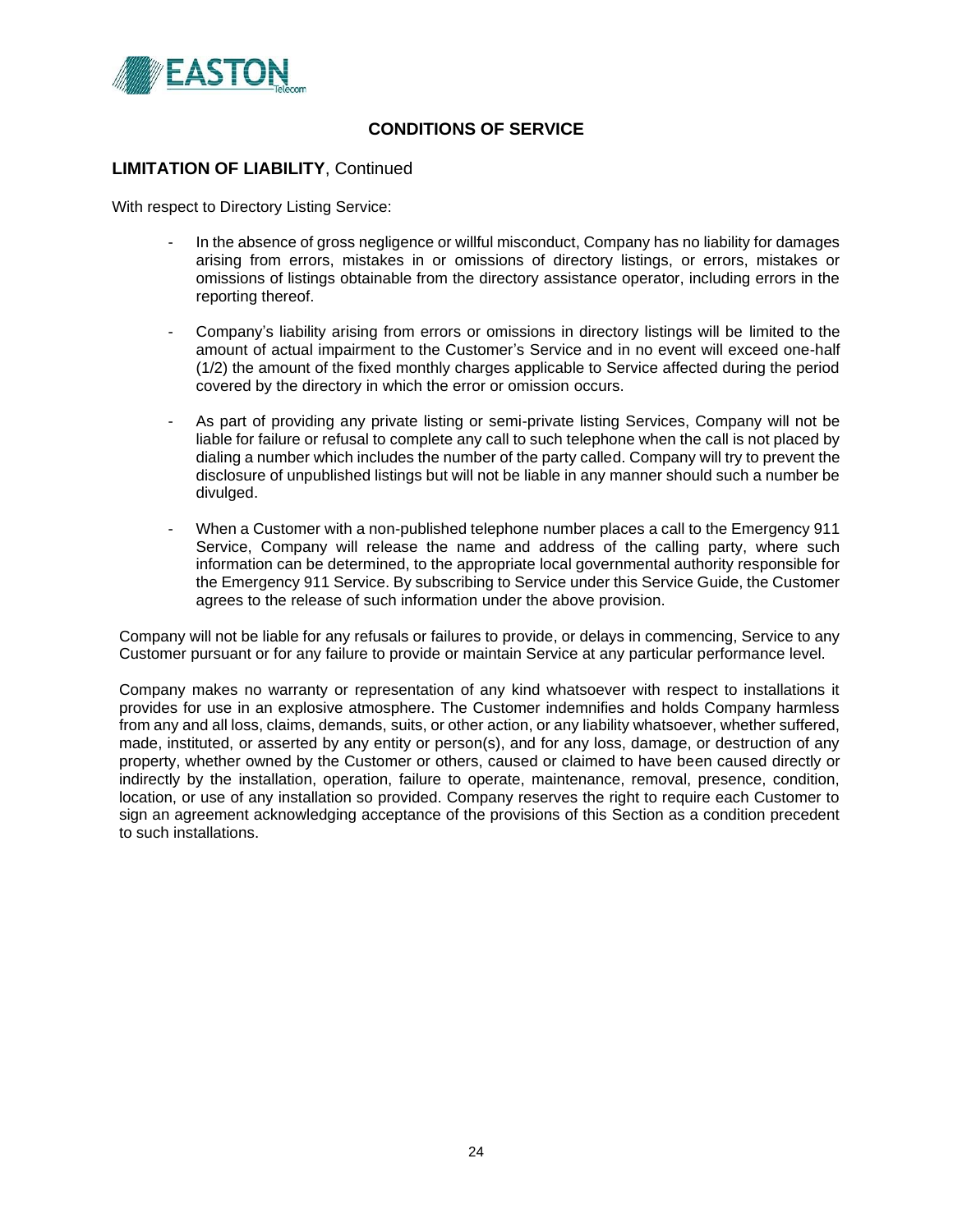

## **NOTICES**

Any notice Company may give to a Customer will be deemed properly given when delivered, if delivered in person, or when deposited with the U.S. Postal Service, postage prepaid, addressed to the Customer's billing address. Any notice the Customer may give Company will be deemed properly given when delivered, if delivered in person, or when deposited with the U.S. Postal Service, postage prepaid, addressed to Company at the address provided in the most recently revised tariff pages.

## **CUSTOMER PROVIDED EQUIPMENT AND INTERCONNECTION**

Customer-provided equipment on the Premises of Customer or Authorized User, the operating personnel there, and the electric power consumed by such equipment must be provided by and maintained at the expense of the Customer or Authorized User. Conformance of Customer-provided equipment with Part 68 of the FCC Rules is the responsibility of Customer.

Customer or Authorized User must ensure that Customer-provided equipment connected to Company equipment and facilities is compatible with such equipment and facilities. The magnitude and character of the voltages and currents impressed on Company-provided equipment and wiring by the connection, operation, or maintenance of such equipment and wiring must be such as not to cause damage to Company-provided equipment and wiring or injury to Company's employees or to other persons. Any additional protective equipment required to prevent such damage or injury may be provided by Company at Customer's expense.

Company will not be responsible for the installation, operation or maintenance of any Customer-provided communications equipment. Where Customer-provided equipment is connected to the facilities and equipment furnished under this Service Guide, the responsibility of Company will be limited to the furnishing of Service, facilities and equipment offered pursuant to this Service Guide. Beyond this responsibility, Company will not be responsible for:

- the transmission of signals by Customer-provided equipment or for the quality of, or defects in, such transmission
- the reception of signals by Customer-provided equipment; or
- network control signaling when performed by Customer-provided network control signaling equipment.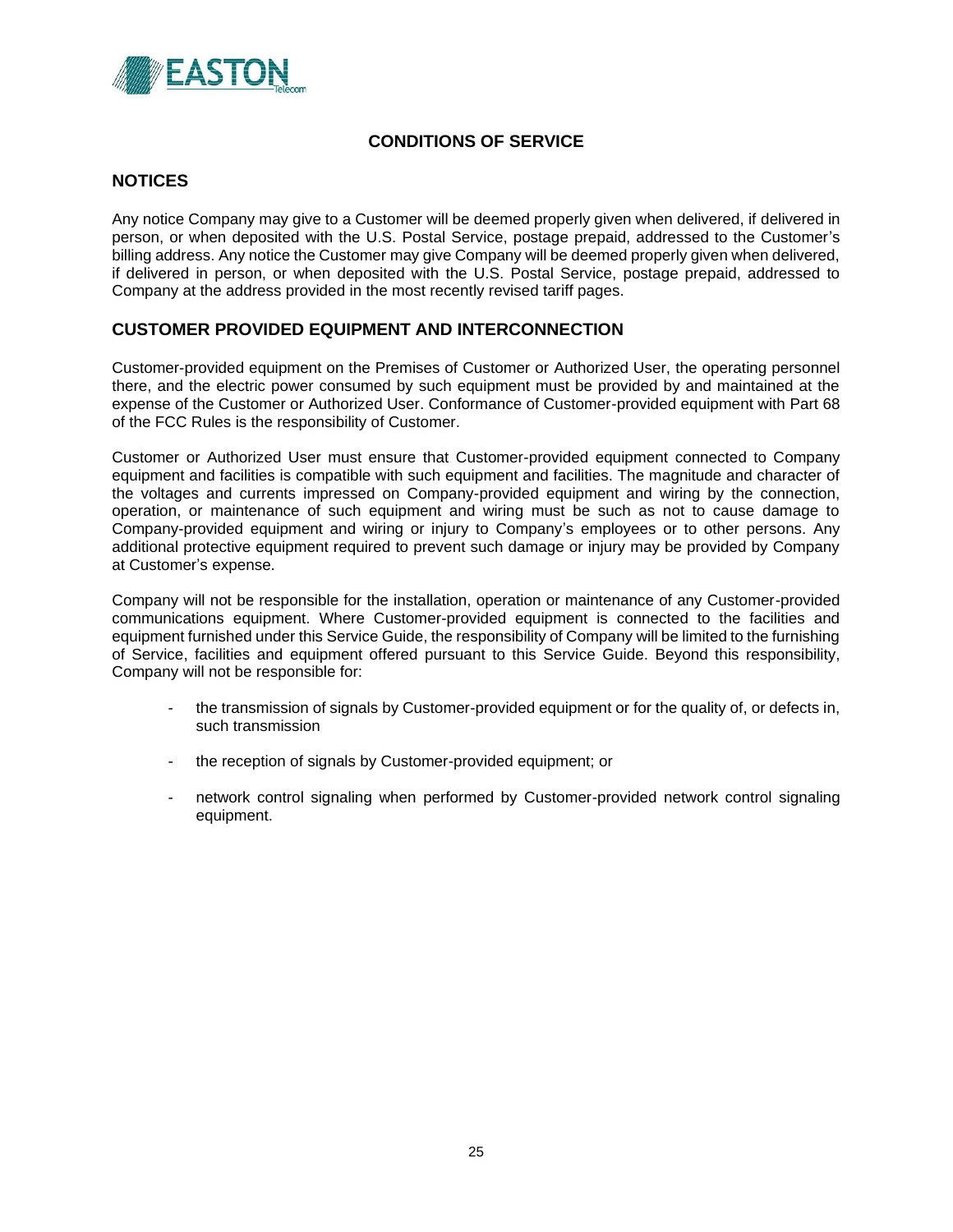

#### **CUSTOMER PROVIDED EQUIPMENT AND INTERCONNECTION,** Continued

The Customer must secure all licenses, permits, rights-of-way and other arrangements necessary for interconnection with Company. In addition, the Customer must ensure that its equipment and/or system or that of its Authorized User or agent(s) is properly interfaced with Company's Service and the signals emitted into Company s network are of the proper mode, bandwidth, power, data speed and signal level for the intended use of the Customer. If the Customer or its Authorized User or agent(s) fails to properly maintain and operate its equipment and/or system, Company may, upon written request, require the use of protective equipment at the Customer s expense.

Interconnection between the facilities or services of other carriers is governed by the applicable terms and conditions of the other carriers' tariffs.

Service furnished by Company may be interconnected with services or facilities of other authorized carriers and with private systems, subject to the technical limitations established by Company. Any special interface of equipment or facilities necessary to achieve compatibility between the facilities of Company and other participating carriers must be provided at the Customer's expense.

## **PROVISION AND OWNERSHIP OF TELEPHONE NUMBERS**

The Customer has no property right in any telephone number or any right to continuance of Service through any particular serving office. Company may change a telephone number or a serving office designation, or both, of a Customer if required for engineering or technical reasons or whenever Company deems it desirable in the conduct of its business to do so.

Telephone numbers will not be changed as a penalty or to enforce payment for directory advertising charges.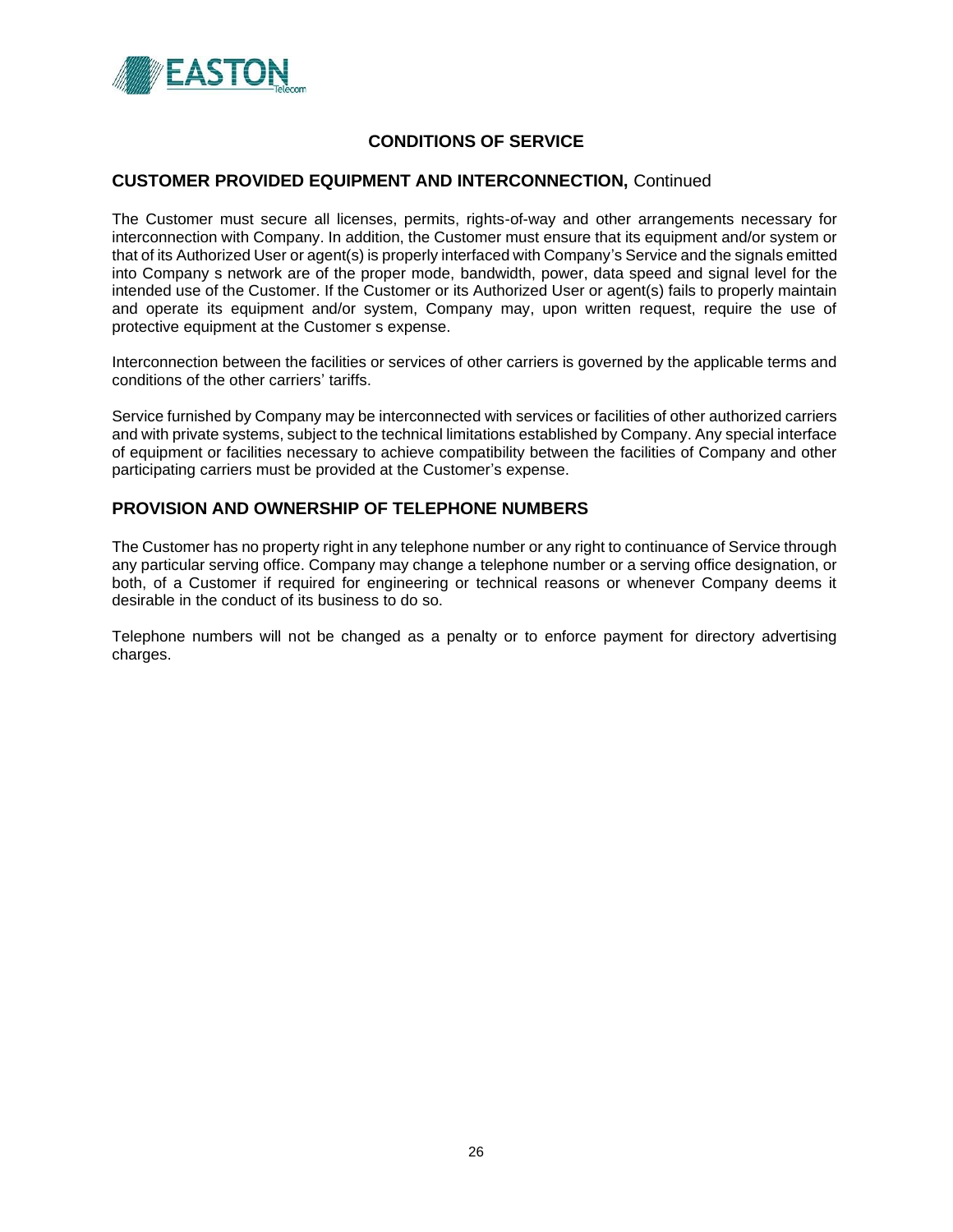## **EMERGENCY NUMBER SERVICE (911)**

All terms and conditions set forth in this Section are applicable to Emergency Number Service as defined in this Service Guide.

Emergency Number Service allows customers to reach appropriate emergency services including police, fire and medical services. The telephone user who dials the 911 number will not be charged for the call.

Emergency Number Service may be classified as one of two types: Basic service or Enhanced Service. Basic Emergency Number Service provides for routing all 911 calls originated by telephones having telephone numbers beginning with a given central office prefix code or codes to a single Public Service Answering Point (PSAP) that is prepared to receive those calls. Enhanced Emergency Number Service provides certain features such as selective routing of 911 calls to a specific PSAP that is selected from the various PSAP serving Customers within that central office area. Basic and Enhanced Emergency Number Service are one-way services limited to the provision and use of the digits "9-1-1" as the Universal Emergency Telephone Number code.

For Emergency Number Service, the incumbent local exchange carrier, municipality, or government agency(ies) designated as responsible for the control and staffing of the emergency report center is referred to as the "Agency".

This Service Guide does not provide for the inspection or constant monitoring of facilities to discover errors, defects or malfunctions in Emergency Number Service, nor does the Company undertake such responsibility.

Emergency Number Service information, consisting of the names, addresses and telephone numbers of all telephone customers, is confidential. The Company will release such information periodically for the update of their systems.

The Emergency Number Service calling party, by dialing 911, waives the privacy afforded by non-listed and non-published service to the extent that the telephone number (ANI) and address (ALI) associated with the originating station location are furnished to the PSAP, on a call-by-call basis, after an Emergency 911 call has been received.

Service boundaries of the Company and political subdivision boundaries may not coincide. In the event that the Agency does not subscribe to Selective Routing, it must make arrangements to handle all Emergency Number Service calls that originate from telephones served by Central offices in the local service areas (i.e., exchange) whether or not the calling telephone is situated on property within the geographical boundaries of the Agency's public safety jurisdiction.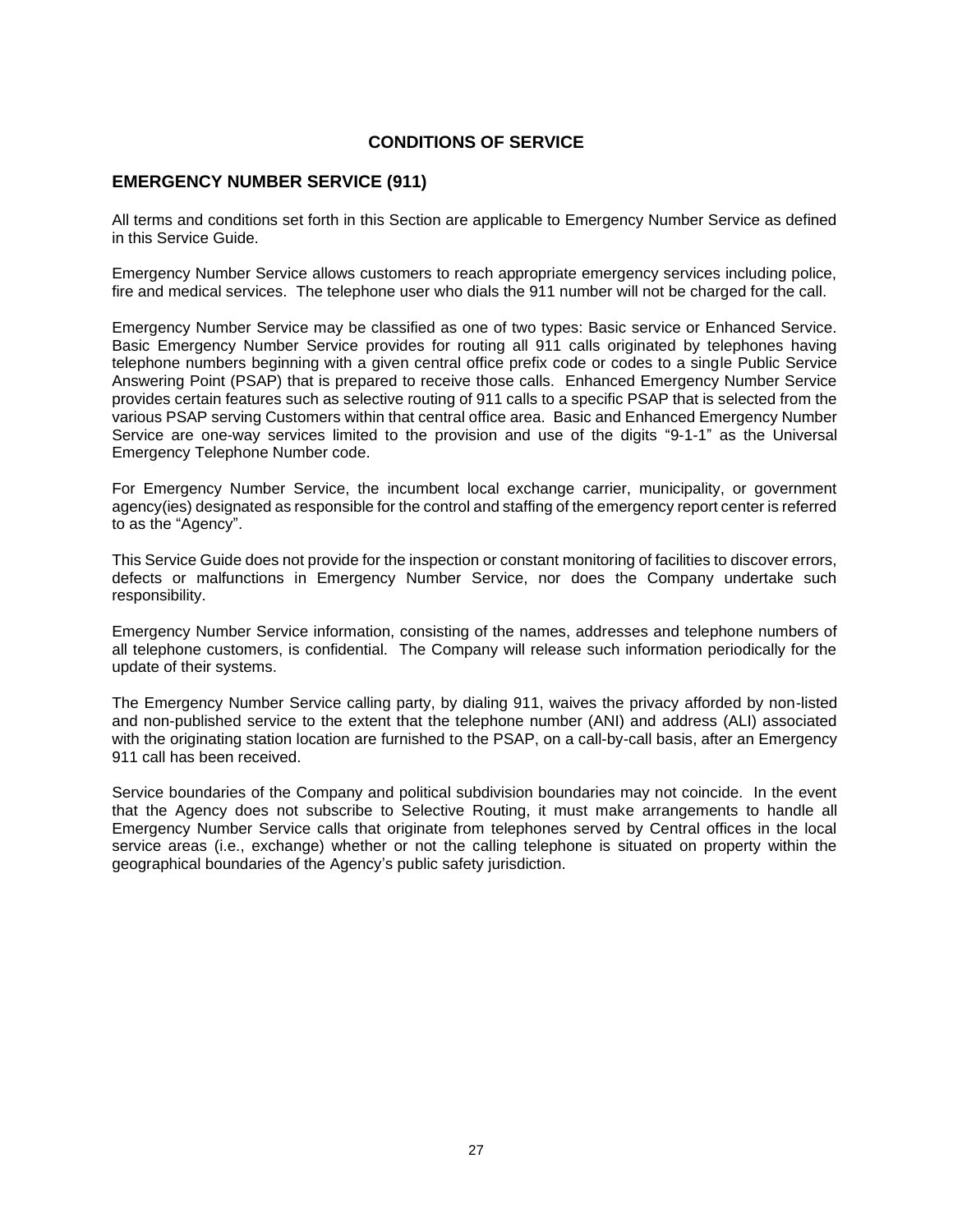

## **LOCAL EXCHANGE SERVICE**

**Local Exchange Service** provides a Customer with a voice-grade communications channel and unique telephone number address which enables the Customer to:

- place or receive calls to any calling station in the local calling area as defined in this Service Guide;
- access enhanced 911 Emergency Service;
- access the interexchange carrier selected by the Customer for interLATA, intraLATA, interstate or international calling;
- access Operator Services;
- access Directory Assistance for the local calling area;
- place or receive calls to 800/888 telephone numbers;
- access Telecommunication Relay Service.

Basic telephone exchange service is provided on a flat rate service basis, a measured calling serving basis and a message calling service basis and provides for calling within the local calling area on a flat, per message or per Minute basis as specified in Section 4.1.1. Basic exchange service consists of the appropriate dial tone line rate and local usage charges. Accumulation of local usage time is accounted for on a per second basis. At the end of the Customer's billing period, the sum of accumulated seconds is rounded up to the next higher Minute.

**Directory Assistance Service** is provided as an ancillary service exclusively to the Company's Customers. Directory assistance is accessible by dialing "1", the area code of the desired number and "555-1212".

**Operator Assistance Service** provides the Customer the ability to obtain the assistance of a local operator to complete local exchange telephone calls in the following manner. These services are not applicable within confinement facilities for use with inmate calling services.

- Third Number Billing provides the Customer with the capability to charge a local call to a third number which is different from the called or calling party. The party answering at the third number has the option to refuse acceptance of the charges in advance or when queried by the operator.
- Collect Calls provide the Customer with the capability to charge a call to the called party. On the operator announcement of a collect call, the called party has the option to refuse acceptance of charges in advance or when queried by the operator.
- Person-to-Person provides the Customer with the capability to place calls completed with the assistance of an operator to a particular station and person specified by the caller. The call may be billed to the called party.
- Station-to-Station provides the Customer with the capability to place calls completed with the assistance of an operator to a particular station. The call may be billed to the called party.
- General Assistance provides the Customer with the option to request general information from the operator, such as dialing instructions, county or city codes, area code information and Customer Service toll free telephone numbers but does not request the operator to complete the call.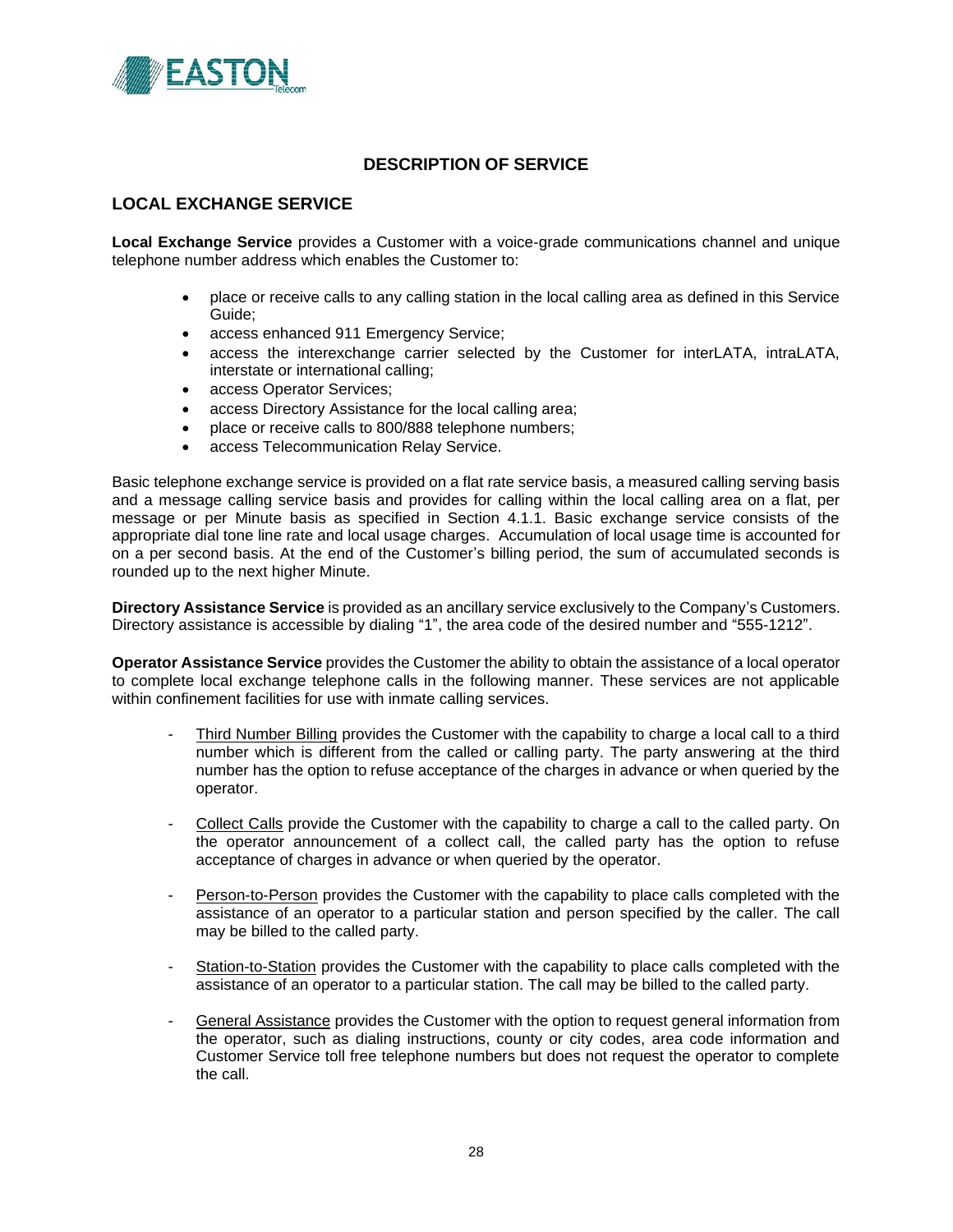### **LOCAL EXCHANGE SERVICE**, Continued

#### **Specialized Operator Services**

Upon request, subject to technical limitations, the Company will provide Customers with access to an operator who will verify that a conversation exists on a line (Busy Line Verification) and who will interrupt a communication in progress to announce that someone is trying to call (Line Service Interrupt).

Busy Line Verification with Interrupt provides the Customer with the option to request operator verification of whether a specific line is busy or inoperative.

Line Service Interrupt provides the Customer with the option to request operator interruption of a line that is in use, primarily for emergency situations.

Charges may be billed to a Calling Card number, to a Third Number or Sent Paid. Requests may not be designated Person-to-Person or billed as Collect Calls.

No charge will apply if, during the line verification, such verification indicates that a trouble condition exists necessitating repair of Company equipment or facilities.

Charges for Specialized Operator Services are not applicable to calls to the operator from official public emergency agencies when the request is received on the agency's line from agency personnel.

Charges for Specialized Operator Services are not applicable to calls to the operator from individuals who identify that the request is to an official public emergency agency, an emergency medical service, or a privately endowed and operated alcohol, drug, run-away or suicide crisis reporting center.

Charges for specialized operator services may be waived by the operator for calls from individuals who have an emergency where life and/or property are in danger.

**Custom Calling Features** enable Customers to manage how their calls are placed or received.

**ENHANCED 911 EMERGENCY SERVICES (E911)** allow Customers to reach appropriate emergency services including police, fire and hospital. E911 can selectively route and emergency call to the primary E911 provider so that it reached the correct emergency service located closest to the caller. In addition, the Customer's address and telephone information will be provided to the primary E911 provider for display at the Public Service Answering Point (PSAP).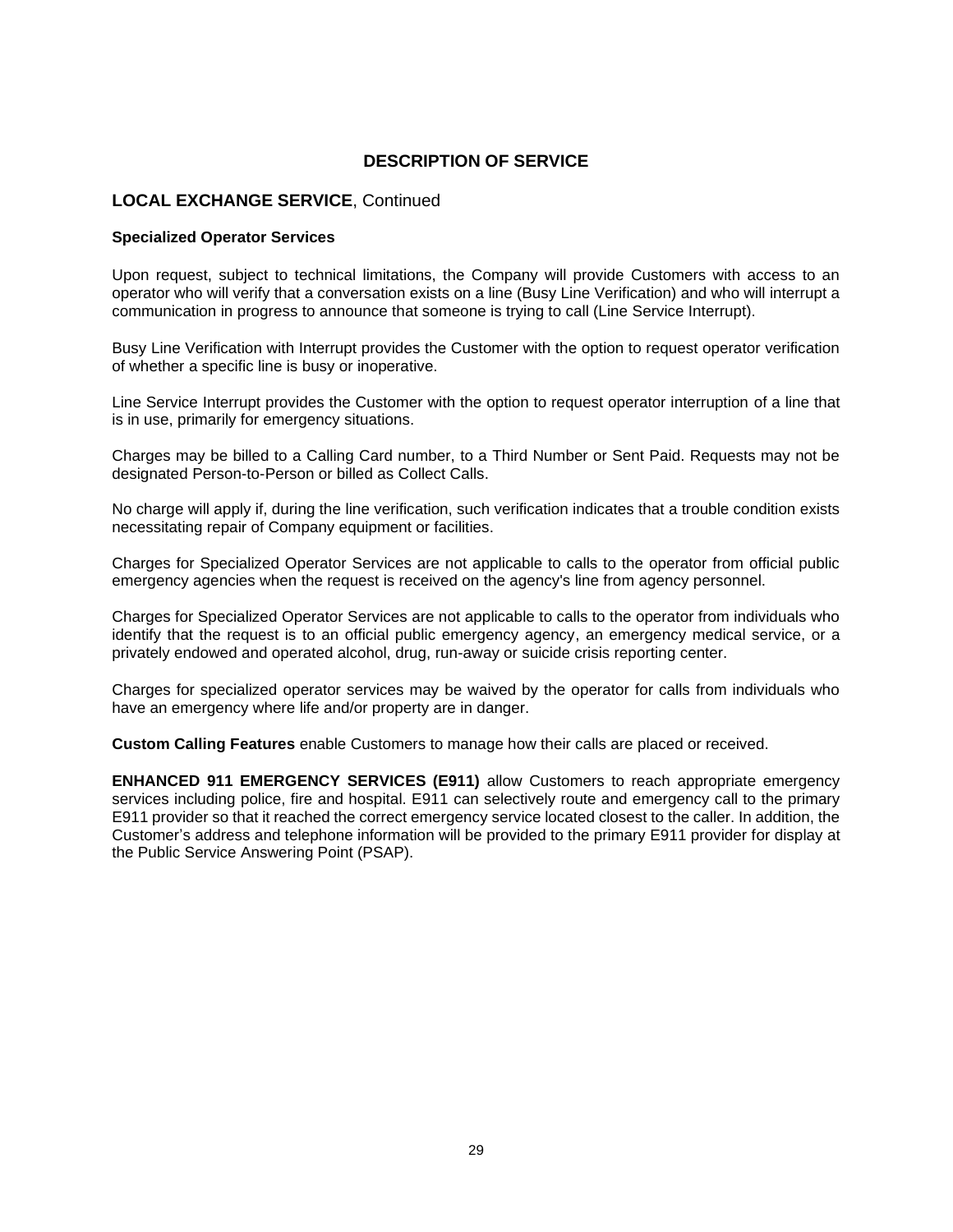

### **INTEREXCHANGE SERVICES**

Company provides switched and dedicated telecommunications services, which allow a Customer to establish a communications path between two stations by using uniform dialing plans.

**Switched Access Service** is a switched access service, offering users both outbound 1 plus and inbound toll-free long-distance telecommunications services. The service offers direct dial capabilities of other underlying carrier(s') network services.

**Dedicated Access Service** is a dedicated access service, offering users both outbound 1 plus and inbound toll-free long-distance telecommunications services over dedicated local access connections to the underlying carrier's point of presence. This service is designed for subscribers with high traffic volumes, whose traffic volumes justify the additional costs of dedicated access facilities.

**Directory Assistance** is provided by Company's underlying carrier to subscribers of record. The Customer may access the underlying carrier's Directory assistance by dialing the area code plus 555-1212. The Customer will be billed for such service by Company, except as stated in this Service Guide.

### **PROMOTIONAL OFFERINGS**

The Company may, from time to time, make promotional offerings of its services which may include waiving or reducing the applicable charges for the promoted service. The promotional offerings may be limited as to the duration, the date and times of the offerings and the locations where the offerings are made.

#### **INDIVIDUAL CASE BASIS PRICING (ICB):**

Certain services are priced based on individual factors including, but not limited to, location, use of certain facilities, features, and mileage, among other factors. For those services that are priced on an individual case basis, Company will provide a specific quotation to Customers based on the specific factors associated with a service request.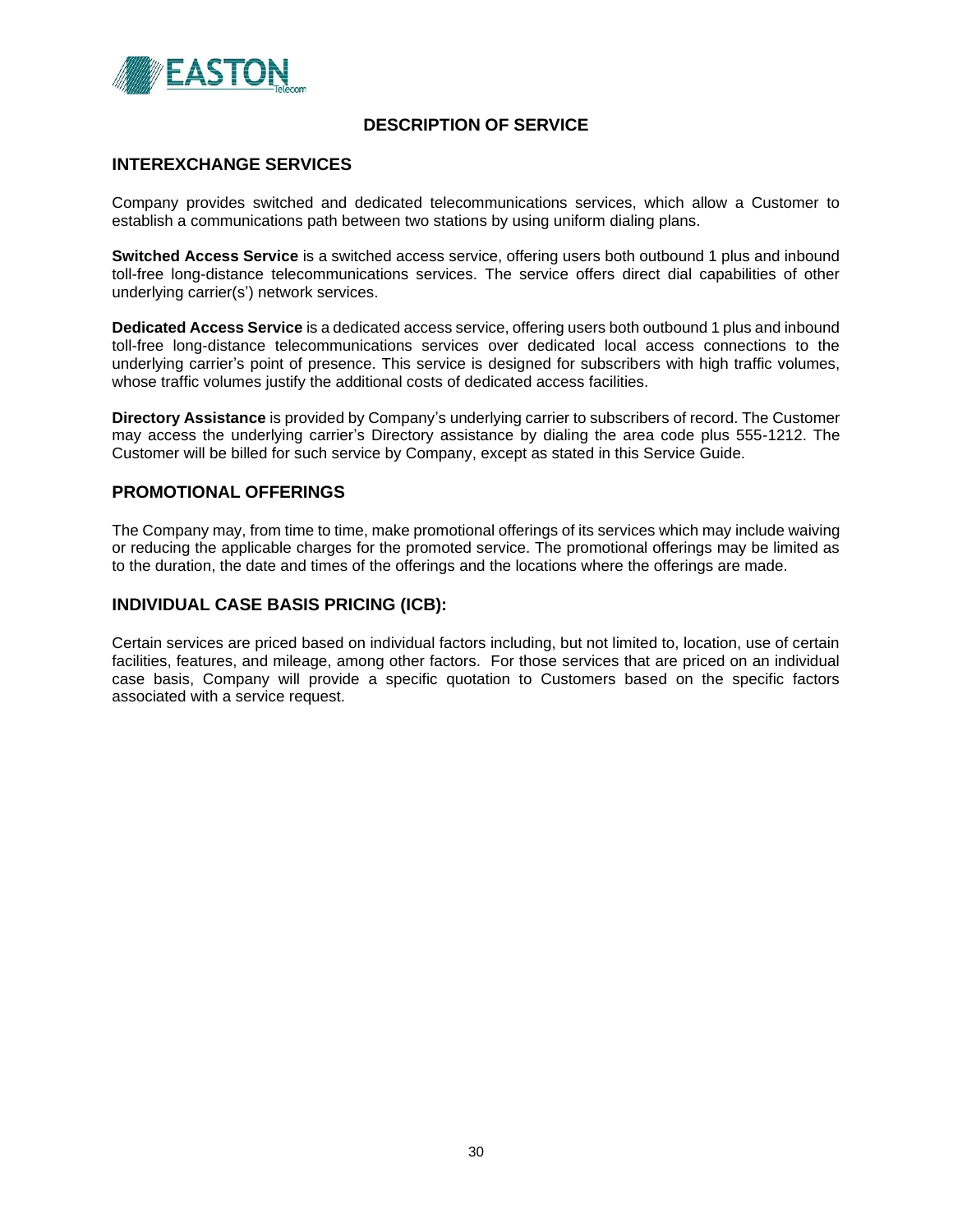

# **APPLICATION OF RATES**

#### **Timing of Calls**

The Customer's usage charge is based on the actual usage of Company's Service. Usage begins when the receiver of the called number is answered. The moment of the called party's answer and termination is determined by hardware supervision in which the distant local telephone company sends or ends an supervision signal to Company's switch or the software utilizing audio tone detection. The timing of the call occurs when the called party answers and terminated when either party hangs up.

The minimum call duration for billing purposes is one minute with one minute billing increments thereafter.

Any portion of an applicable increment, after the appropriate minimum time for the call, will be rounded upward to the next increment. Calls less than the minimum length will be rounded to the minimum length.

There is no billing for incomplete calls.

#### **Local Exchange Service Rates and Charges**

#### General

The following sections set forth the rules and regulations governing the application of rates for Company Services, including the following general rate categories:

- Nonrecurring Charges for installation of facilities and Services;
- Monthly Recurring Charges for availability and use of facilities; and
- Measured or Message Usage Charges.

#### Installation Charges

- Installation Charges are nonrecurring charges for establishing Services. Installation Charges are incurred by Customer initiated request and are in addition to all other scheduled rates and charges, unless specifically exempted in this or other Sections of this Service Guide.
- The charges specified herein reflect Service provided during regularly scheduled work hours, at current installation intervals and without work interruptions by the Customer.
- Customer requests for expedited Services that require installations on a date that is less than the normal offered interval may result in an increase in applicable Service Connection Charges.
- Customer requests performed on an out of hours basis shall also incur an add on to applicable Installation Charges (excluding the Service Ordering Charge), along with any additional costs that may be involved.
- Installation Charges for the initial establishment of Service are payable with the first bill rendered for Service.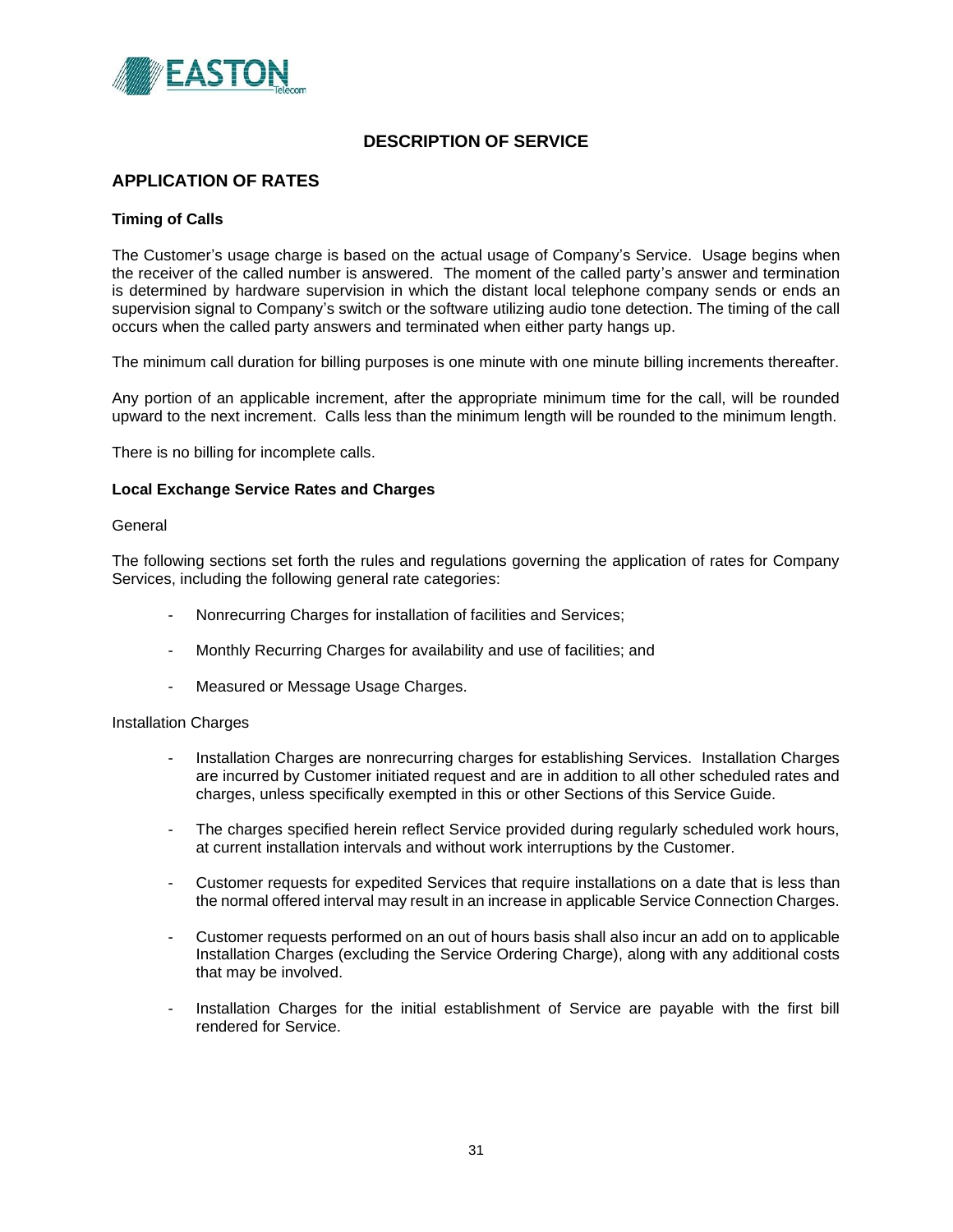

## **APPLICATION OF RATES**

#### **Local Exchange Service Rates and Charges**, Continued

#### Service Order Charge

Service Order Charge will apply to each initial order and to service moves and changes.

#### Message/Measured Usage Charges

Usage charges consist of Message Rate Charges for calls over the allowance for dial tone lines with a Limited Monthly Usage Option, and Message Rate Charges for dial tone lines without a Monthly Usage Option.

#### Extended Area Service

Extended Area Service (EAS) is a mandatory additive charge that offsets the costs of recent expansion to the local calling area. Add-On Local Area Rate is an extension of the local service calling area. Toll rates between specified exchanges are eliminated and calls are rated as local usage.

#### Maintenance Visit Charges

A Maintenance Visit Charge applies per visit to a Customer's premises where a service difficulty or trouble report results from the use of equipment or facilities not the responsibility of the Company.

Where a Network Interface Device ("NID") exists, if the company is able to test for Dial Tone and the problem proves to be beyond the NID (within Customer premise) a maintenance charge is applicable. In the event there is no NID and/or the Company is unable to test for dial tone, then no maintenance charge will be assessed. In those cases where the customer has bought an inside wire maintenance warranty/plan (a non-regulated service) from the Company, no maintenance charge will be applicable regardless of the dial tone test results or whether a NID exists or not.

#### **CALCULATION OF DISTANCE**

V & H coordinates needed for distance calculations when rates are based on the distance between call originating location and terminating location may be obtained from national publications produced by the National Exchange Carrier's Association ("NECA") and Telcordia.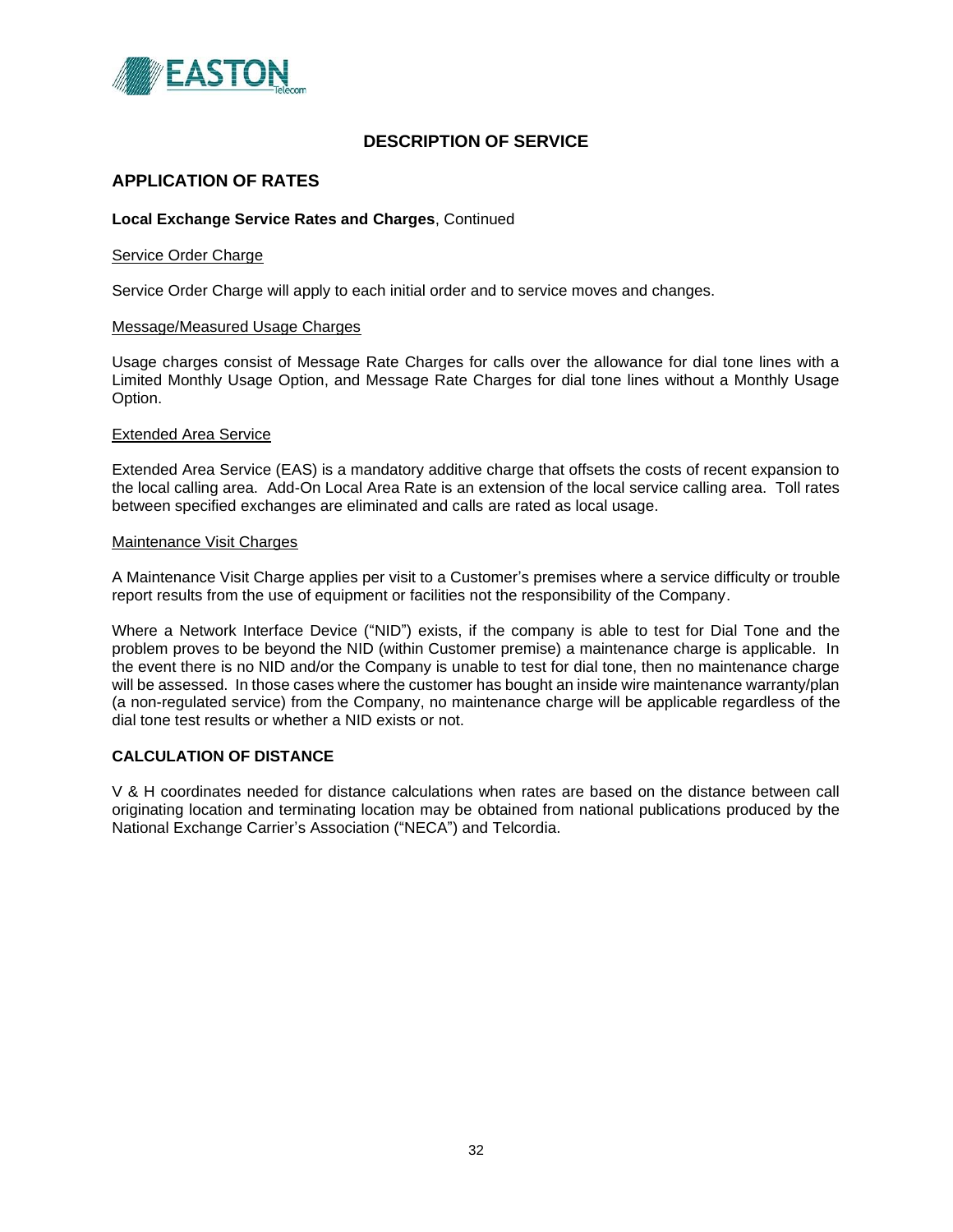

### **LOCAL EXCHANGE SERVICES DESCRIPTION**

Local Exchange Services provide a Customer with connection to Company's network, enabling the Customer, among other things, to:

- Originate communications to other points on Company's network
- Receive communications from other points on Company's network;
- Access Company's Services as set forth in this and other Company tariffs
- Access local, interexchange and international telecommunications services provided by other authorized carriers and the customers of such carriers to the extent such carriers are interconnected with Company's network
- Access Company's business office for Service-related assistance
- Access 911 or E911 services, where available, operator services, directory assistance, and telecommunications relay services
- Access Operator-Assisted Calling Services; and
- Access Directory Assistance.

The Company offers Business Customers flat rate, message rate, measured rate service.

- Flat rate service is unlimited local service within an exchange and to additional exchanges within the local service area. Flat rate charges consist of dial tone charge and charge for unlimited usage option.
- Message rate and measured rate services provide for charging on a per-call basis on calls to the local service area with no usage allowance included in the monthly rates.
- The unlimited monthly usage option provides for unlimited local calling per month on a flat rate basis to dial tone lines in the local service area.
- Extended Area Calling provides for calling on a measured rate or message rate usage basis to specified exchanges and zones located outside of a customer's Local Exchange Service local service area. Charges for calls to extended calling areas are as specified in Section 4.5 of this Service Guide.
- Business Direct Inward Dialed Service provides for inward dialing from the telecommunications network directly to lines associated with switching equipment located on the customer's premises.
- Business IOD service provides the user with an itemized statement of usage on directly dialed calls.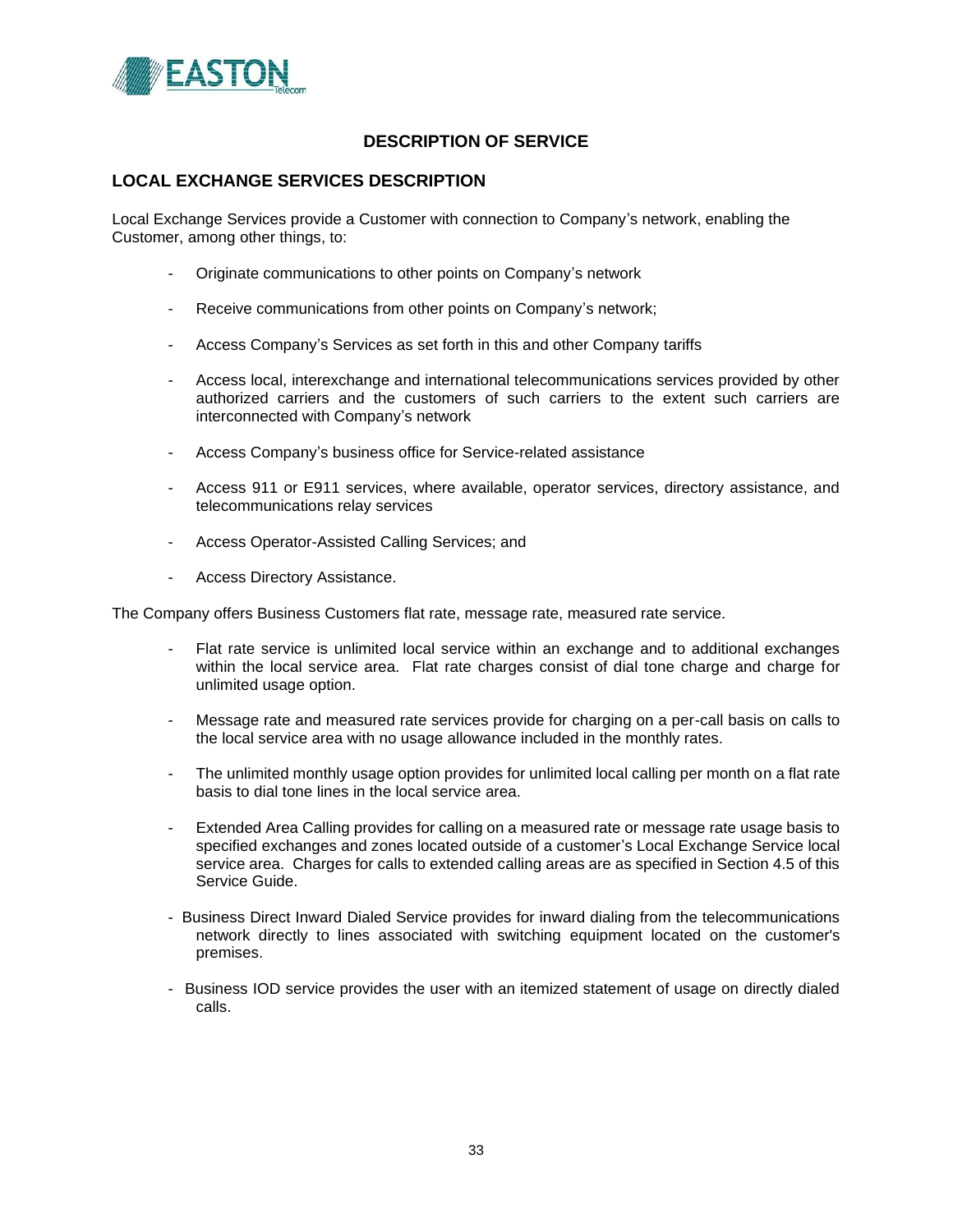

## **LOCAL EXCHANGE SERVICES DESCRIPTION**, Continued

#### **Directory Listing Service**

Local Exchange Services Customers receive one listing per assigned telephone number in the local White Pages Directory and receive a copy of the White Pages Directory at no additional charge.

Company does not publish a directory or other similar listing of its Customers. However, Company will arrange for Customers, other than Customers requesting non-published and non-listed service, to be listed in the directories and directory assistance records of the applicable incumbent local exchange carrier in accordance with the incumbent's listing service tariff schedule, subject to availability of such listing service to Company's Customers.

Listing must conform to the Company's specifications with respect to directories. The Company reserves the right to limit the length of any listing in the directory by the use of abbreviations when, in its judgment, the clearness of the listing or identification of the customer is not impaired thereby. When more than one line is required to properly list the customer, no additional charge is made.

The Company may refuse a listing which is known not to constitute a legally authorized or adopted name, or any listing which, in the caution of the Company, is likely to mislead or deceive calling persons as to the identity of the listed party, or is a contrived name used for advertising purposes or to secure a preferential position in the directory or is more elaborate than is reasonably necessary to identify the listed party. The Company, upon notification to the customer, will withdraw any listing which is found to be in violation of its rules with respect thereto.

One listing, termed the primary listing, is provided without additional charge in connection with each Customer's service. When the service is contracted for by one party for the use of a second party, the primary listing may be the name of the second party. The primary listing for business service is ordinarily the name of the Customer or the name under which a business is regularly conducted.

A residential dual name primary listing is comprised of a surname, two first names, address and telephone number. A residence dual name primary listing may be provided for two persons who share the same surname and reside at the same address, or for a person known by two first names.

In connection with business and residence service, regular additional listings are available only in the names of authorized users of the Customer's service.

Business additional listings are not permitted in connection with residence service.

Residence additional listings are also permitted in connection with business service which is located in a residence and for permanent or season guests residing in a hotel or club.

Where identical listings of the same name involve telephone numbers for different areas of the metropolitan area, such duplicate listings may appear in each alphabetical list in which any one of the listings would normally be listed, at no additional charge.

Local Exchange Services Customers will provide, either directly or through arrangements with other carriers, blocking of 900 and 700 type services upon Customer request. Customers will not be charged to initiate or remove 900 and 700 type blocking service.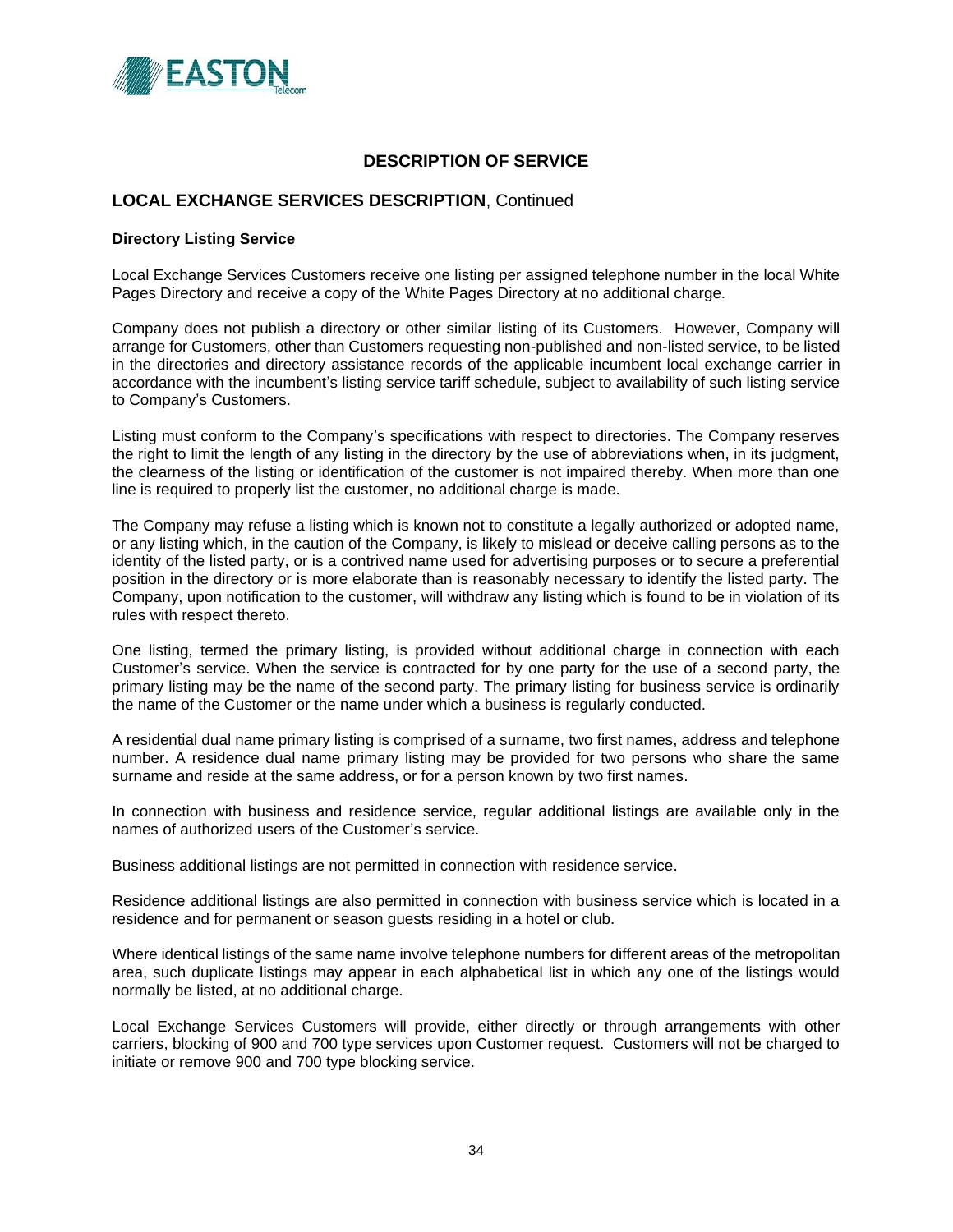

### **LOCAL EXCHANGE SERVICES DESCRIPTION**, Continued

#### **Non-listed and Nonpublished Telephone Service**

Non-listed telephone service will be furnished, at the Customer's request, providing for the omission or deletion of the customer's telephone listing from the applicable incumbent local exchange carrier's telephone directory. Such listings will be carried in the applicable incumbent local exchange carrier's directory assistance and other records and will be given to any calling party.

#### **Non-published Telephone Service**

Non-published telephone service will be furnished, at the Customer's request providing for the omission or deletion of the customer's telephone listing from the applicable incumbent local exchange carrier's telephone directory and, in addition, the customer's telephone listing will be omitted or deleted from directory assistance records. However, such information, along with call forwarding information from such numbers, will be released in response to legal process or to certain authorized governmental agencies

Non-listed and Non-published charges, as specified in the Company's Price List are not applicable to Service furnished to a Customer for data service where there is no voice use contemplated.

#### **Directory Assistance Service**

Company provides Directory Assistance as an ancillary service exclusively to its customers. Directory Assistance is accessible by dialing "411". No charge will be assessed customers for the first three calls made, per line, per month. Callers may request two telephone numbers per call.

The rates specified following apply when customers request assistance in determining telephone numbers of customers who are located in the same local service area or who are not located in the same local service area but who are located within the same NPA.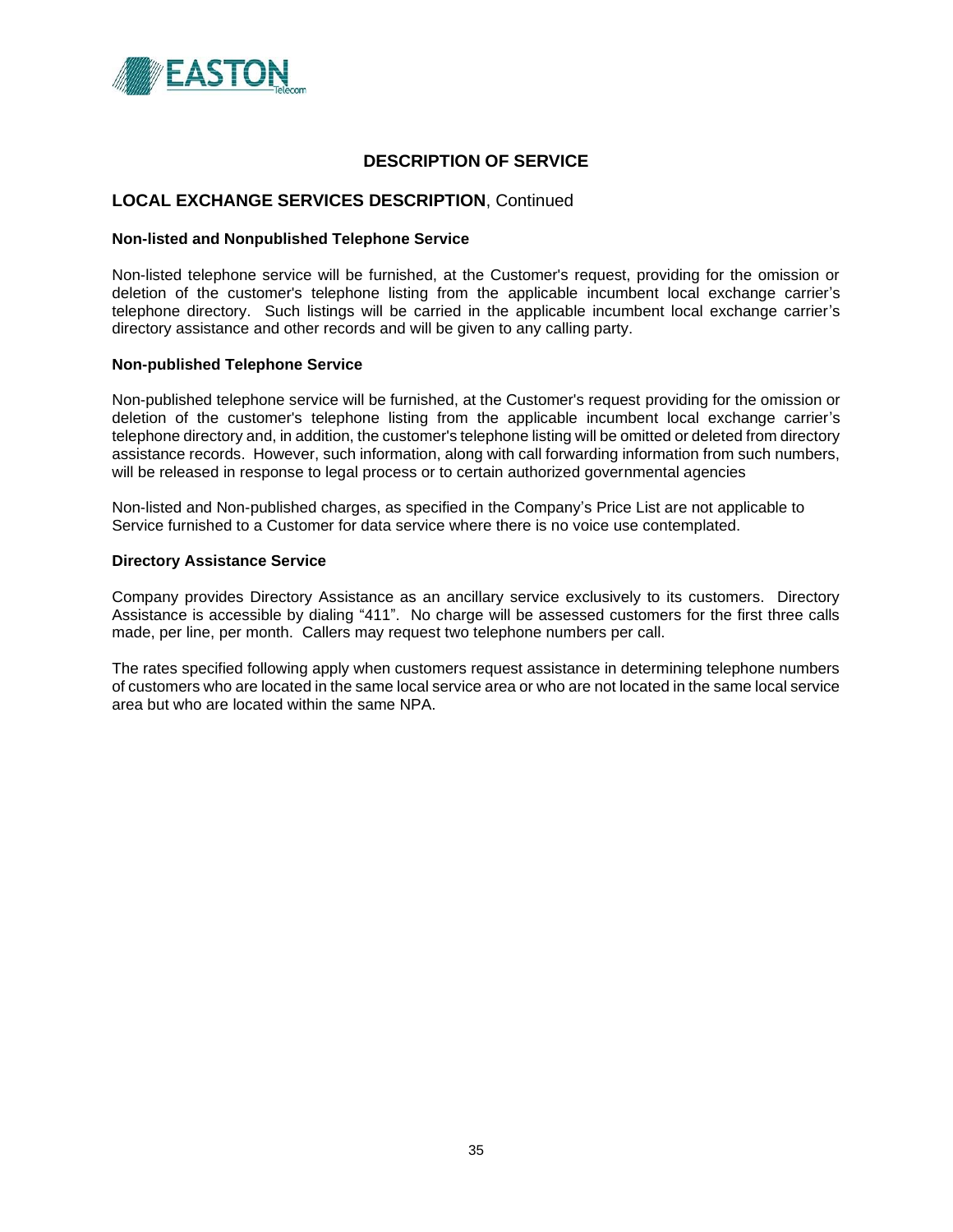

### **LOCAL EXCHANGE SERVICES DESCRIPTION**, Continued

#### **Specialized Operator Services**

Upon request, subject to technical limitations, the Company may provide Customers with access to an operator who will verify that a conversation exists on a line (Busy Line Verification) and who will interrupt a communication in progress to announce that someone is trying to call (Line Service Interrupt).

Busy Line Verification with Interrupt provides the Customer with the option to request operator verification of whether a specific line is busy or inoperative.

Line Service Interrupt provides the Customer with the option to request operator interruption of a line that is in use, primarily for emergency situations.

Charges may be billed to a Calling Card number, to a Third Number or Sent Paid. Requests may not be designated Person-to-Person or billed as Collect Calls.

No charge will apply if, during the line verification, such verification indicates that a trouble condition exists necessitating repair of Company equipment or facilities.

Charges for Specialized Operator Services are not applicable to calls to the operator from official public emergency agencies when the request is received on the agency's line from agency personnel.

Charges for Specialized Operator Services are not applicable to calls to the operator from individuals who identify that the request is to an official public emergency agency, an emergency medical service, or a privately endowed and operated alcohol, drug, run-away or suicide crisis reporting center.

Charges for specialized operator services may be waived by the operator for calls from individuals who have an emergency where life and/or property are in danger.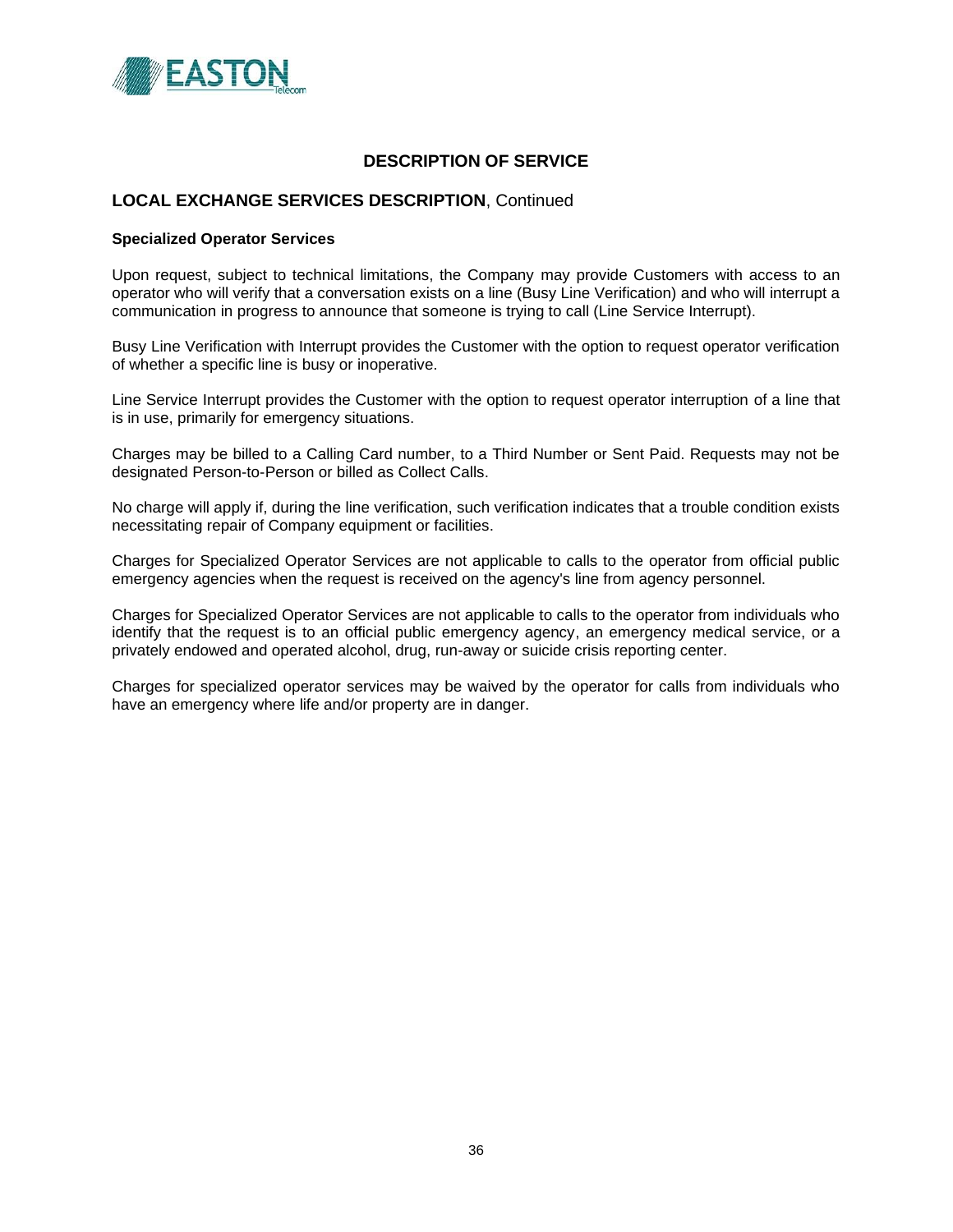

# **PRICING**

For Easton's Wholesale Complete Service offering, the following pricing applies in Kentucky:

Service Elements All Rate Groups

|                                                                                           | Non-recurring charge | <b>Monthly Recurring</b> |
|-------------------------------------------------------------------------------------------|----------------------|--------------------------|
| Service order<br><b>Business Line Cost</b>                                                | \$7.50               | \$65.75                  |
| Feature Service Line Cost                                                                 |                      | 7.50                     |
| Directory Listing<br>Non-Published number<br><b>Additional Listing</b><br>Foreign Listing |                      | 7.50<br>7.50<br>7.50     |
| <b>Directory Assistance</b>                                                               | 2.29 per call        |                          |
|                                                                                           |                      |                          |

Usage that exceeds 1500 minutes will be charged

| <b>Initial Minute</b> | <b>Addl Minute</b> |
|-----------------------|--------------------|
| \$.015                | \$.015             |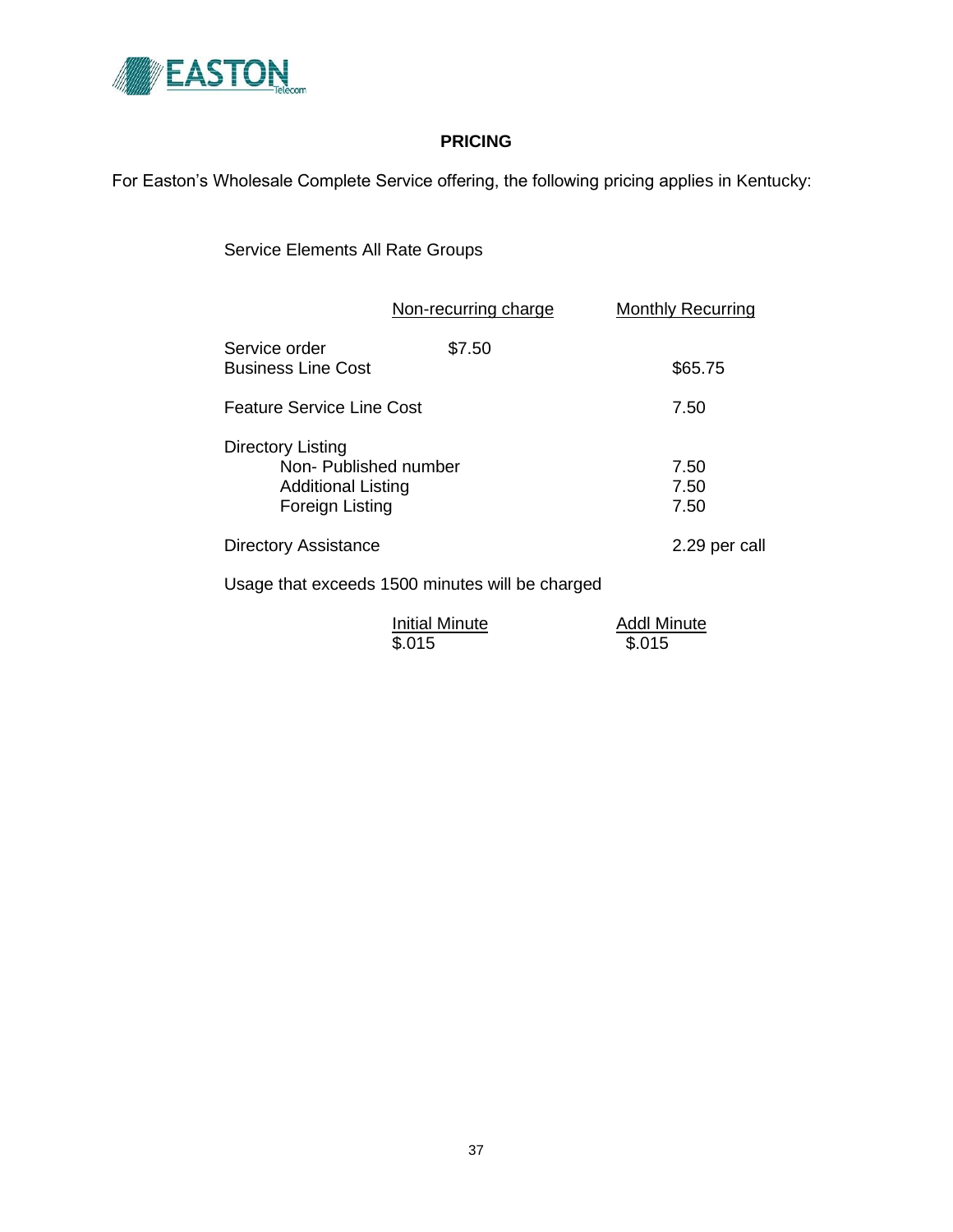# **TIMING OF CALLS**

The Customer's usage charge is based on the actual usage of Company's service. Usage begins when the receiver of the called number is and terminated when either party hangs up.

*There is no billing for incomplete calls.*

## **SERVICE AREA**

Unless otherwise specified in this Service Guide, Company's interexchange Service area is statewide.

Company's description of service area in no way compels Company to provide any Service in an area where facilities or other extenuating factors limit Company's ability to provide Service.

The Company's Service area in Kentucky is as follows: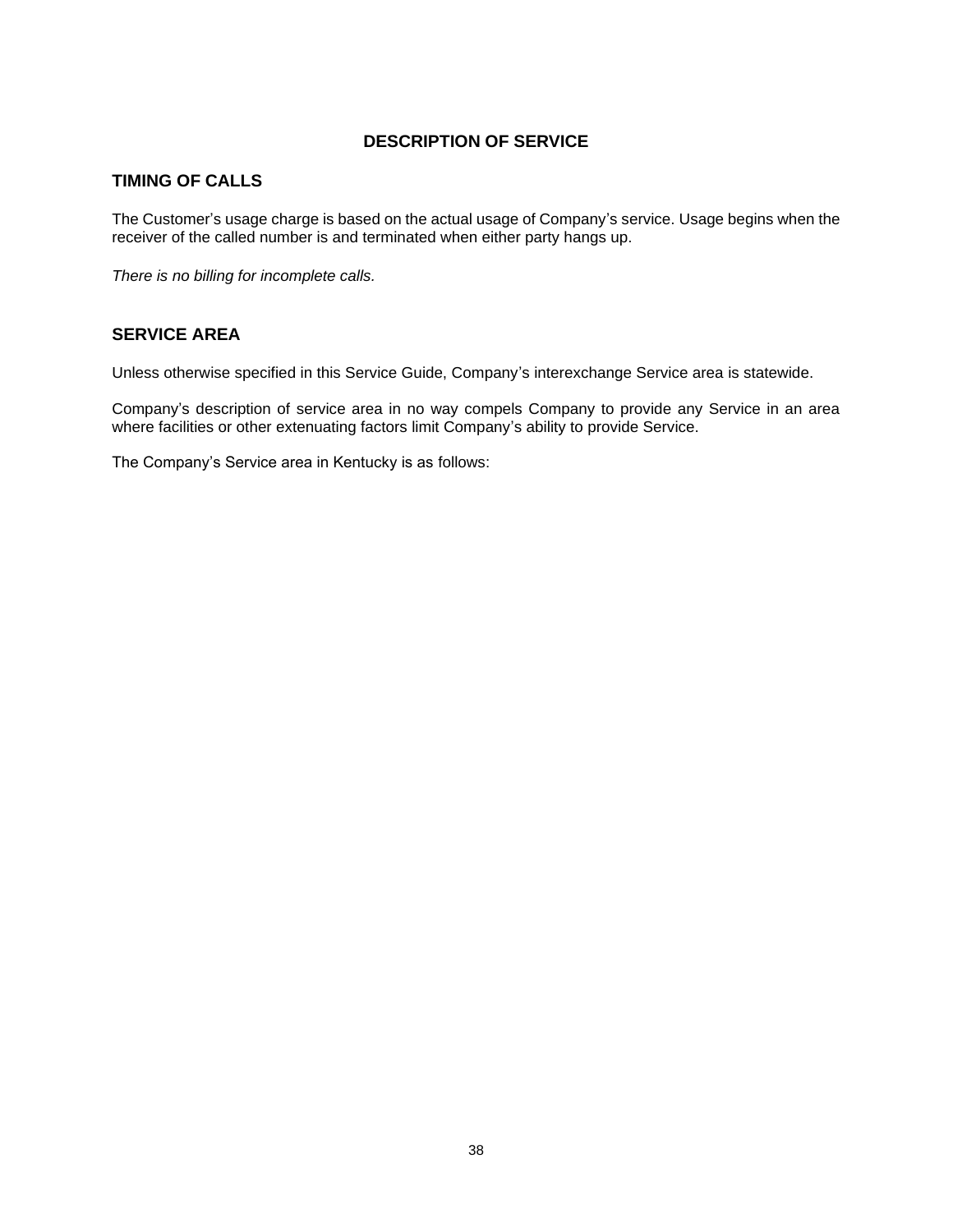

Allen Aurora Bagdad Bardstown Beattyville Beaver Dam Bedford Benham-Lynch Benton Bloomfield Bluff Springs Bowling Green Bremen Burgin Cadiz Calhoun Campbellsburg Canton Carlisle **Carrollton** Cayce Centertown Central City Chaplin Clay Clinton Cloverport Corbin Cornishville Corydon Crab Orchard Crofton Cropper Cynthiana Danville Dawson Springs Dixon (Poole) Drakesboro Earlington Eddyville Elkhorn City Elkton (Allensville) Eminence (New Castle, Pleasureville, Smithfield) Ensor Fedscreek Finchville Ford Fordsville

Frankfort Franklin Fredonia Freeburn Fulton **Georgetown** Ghent Gilbertsville Gracey Greenville Guthrie (Keysburg) Habit Hanson Hardinsburg Harlan Harrodsburg Hartford Hawesville Hebbardsville Henderson Hickman Hopkinsville Inez Island Jackson Junction City Kirksville LaFayette LaGrange Lawrenceburg Lebanon Junction Little Rock Livermore Louisa Louisville Maceo Mackville Madisonville (Anton Area) Marion Martin Mayfield Maysville McCarr McDaniels McDowell Middlesboro Millersburg Milton

Mooresville Morganfield (Waverly) Morgantown Mortons Gap Mt. Eden Mt. Sterling Murray Nebo Neon New Haven New Liberty North Middleton Nortonville (White Plains) Oak Grove Owensboro Owenton Paducah Paintsville Panther Paris (Clintonville, Shawhan) Pembroke Perryville Pikeville (Meta) Pineville Pleasant Ridge Port Royal Prestonsburg Princeton Providence Richmond Robards Rose Terrace Russellville (Olmstead) Sacramento Sadieville St. Charles Salvisa Sebree Sharon Grove Shelbyville Simpsonville **Slaughters** Sorgho S. Williamson Springfield Stamping Ground **Stanford** Stanley